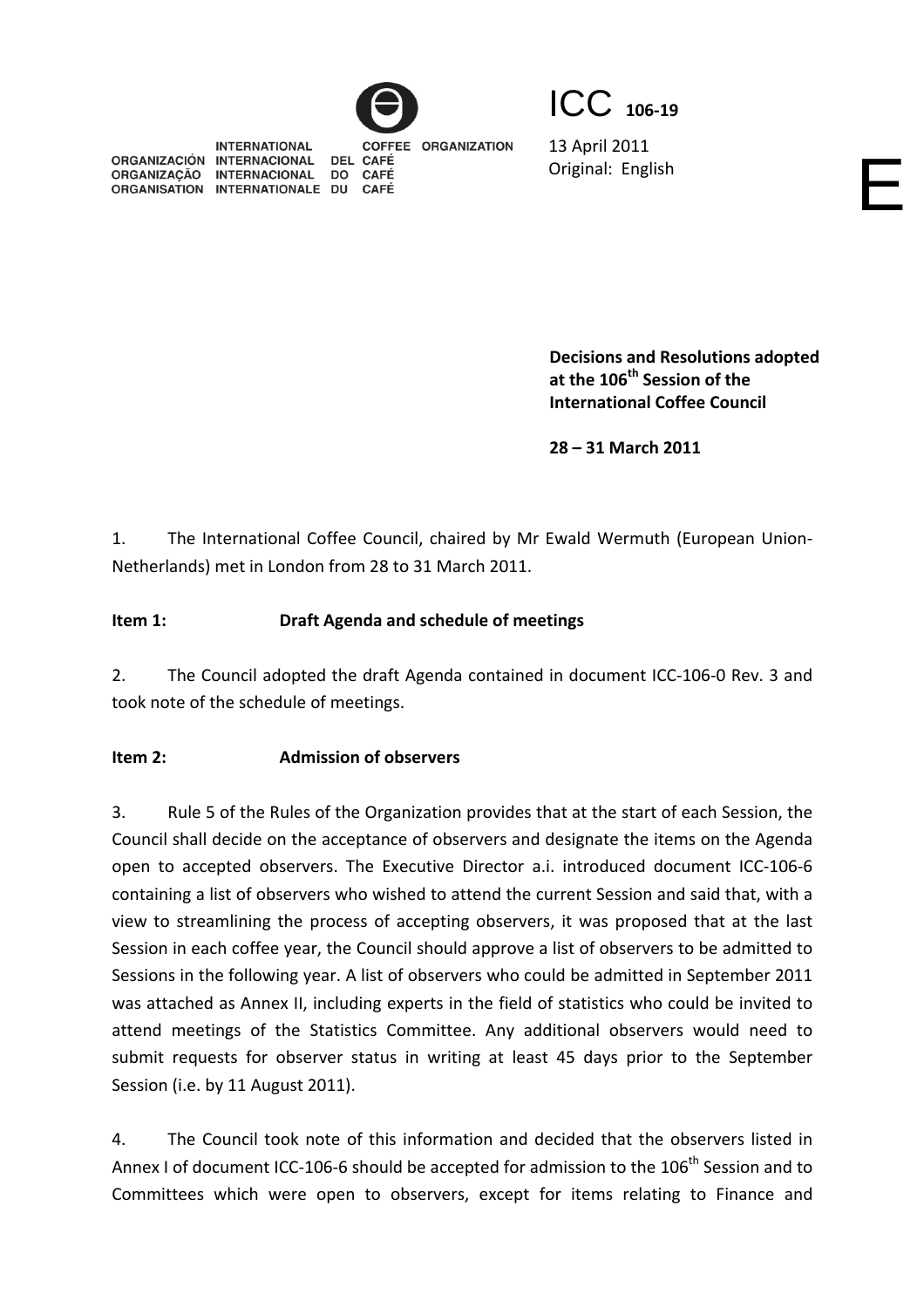Administration and the post of Executive Director which should be restricted to Members only. The Council further decided to approve the list of observers contained in Annex II for admission to the 107<sup>th</sup> Council Session in September 2011.

## **Item 3: Votes and credentials**

## **Item 3.1: Votes in the Council for coffee year 2010/11**

5. The Council took note of the situation of outstanding payments affecting voting rights as at 30 March 2011 and approved the redistribution of votes in the Council for coffee year 2010/11 contained in document ICC-106-5 Rev. 2. The Council noted that Liberia, which had recently rejoined the ICO, had outstanding contributions from previous coffee years but was making efforts to settle these. It decided that the voting rights of Liberia should be restored for the time being, with the matter to be kept under review and considered again at the next meeting. Finally the Council noted the need for all Members to pay their contributions by 31 March 2011 in order to retain their voting rights and their right to participate in meetings of specialized committees.

### **Item 3.2: Credentials**

6. The Council noted that the Secretariat had examined the credentials received from Members and had advised the Chairman of the Council that they had been found to be in good and due form. The Council decided to approve the report on credentials which was subsequently circulated, together with the List of Delegations, as document ICC‐106‐18.

#### **Item 4: International Coffee Agreement (ICA) 2007**

## **Item 4.1: Entry into force**

7. The Council noted that, as advised in document DN‐95/11, the ICA 2007 had entered into force under the provisions of Resolution 444 on 2 February 2011, following the deposit of an instrument of ratification by Brazil. It was the  $7<sup>th</sup>$  ICA since 1962 and would last for 10 years, with the possibility of extension for a further eight years. In accordance with the provisions of Resolution 444, the period of extension of the 2001 Agreement had thus been terminated.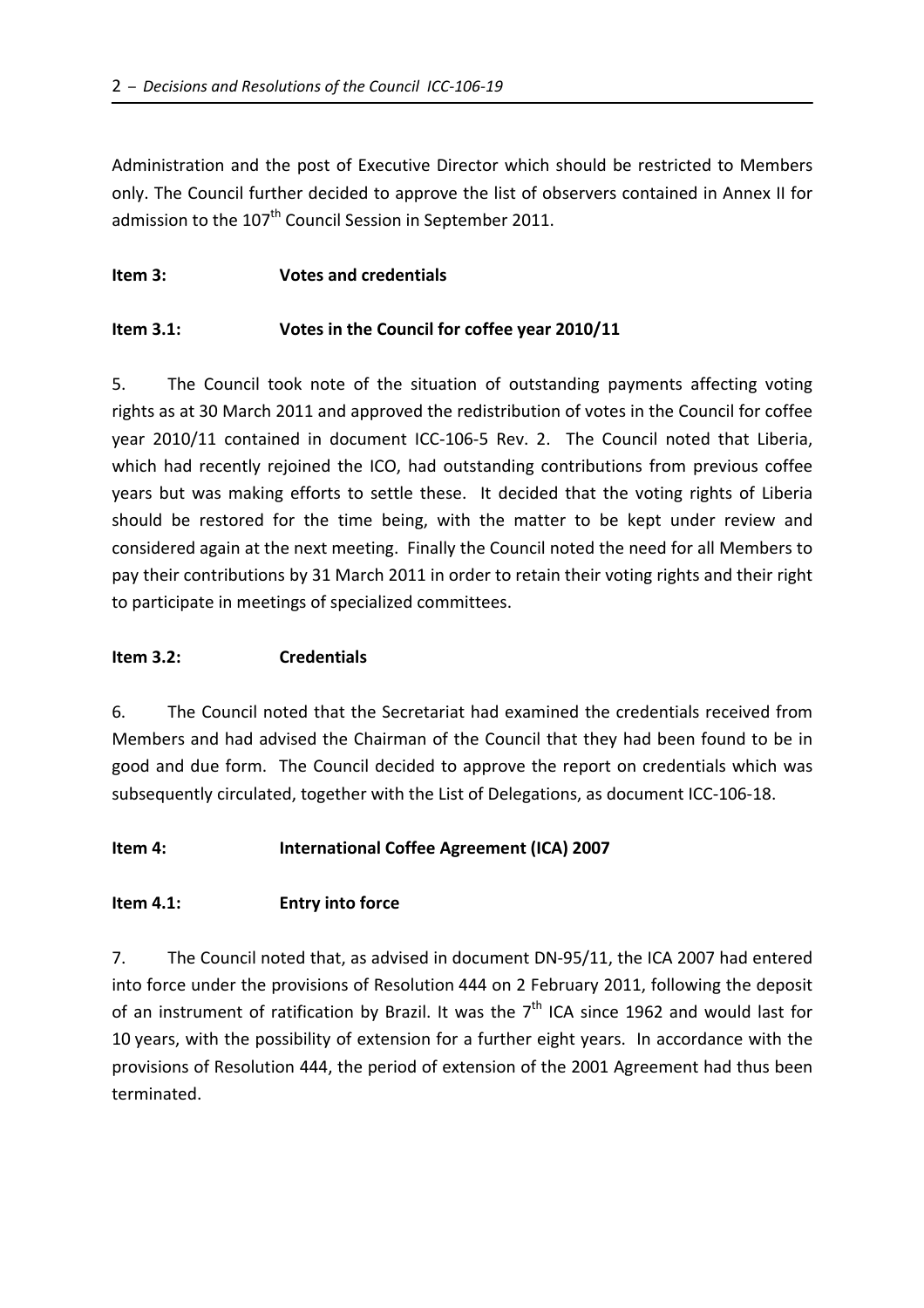# **Item 4.2: Membership of the ICA 2007**

8. The Executive Director a.i. said that document ICC-106-7 Rev. 1 contained a report on the status of membership under the ICA 2007 and also set out the implications of the entry into force of the 2007 Agreement with respect to votes, contributions and Members of the ICA 2001 which had not yet completed procedures for the ICA 2007. It was proposed that these Governments should continue to be invited to attend meetings, pending the formal completion of membership procedures for the ICA 2007. They were long-standing Members of the 2001 and previous Agreements, and this practice had been followed in the past. Although they would take their seats in the Council, they would not be eligible to participate in any formal decision-making process. He noted that at 31 March, 48 Governments had signed the Agreement, and 37 Members had ratified, accepted or approved it. Five new Members (Liberia, Timor‐Leste, Tunisia, Turkey**<sup>1</sup>** and Yemen) would increase the geographical representation of coffee producers and consumers under the Agreement. Under the provisions of Resolutions 445 and 446, Signatory Governments and non‐members had until 28 September 2011 to sign the Agreement and deposit instruments of ratification, acceptance or approval. Procedures for membership were contained in document ED‐2033/08 Rev. 4. The Executive Director a.i. had written to countries listed in Sections B and C of Annex I of the report to remind them of the need to complete membership procedures as soon as possible. A number of countries had informed him of progress on membership including Cameroon, Dominican Republic, Guinea, Jamaica, Nigeria, Rwanda and Zambia. Colombia and Papua New Guinea were applying the Agreement provisionally. With respect to non-members, Lao People's Democratic Republic was represented at this meeting, the Russian Federation had indicated its interest in membership and Sierra Leone was in the process of completing membership procedures.

9. The Executive Director a.i. introduced document WP-Council 213/11 containing a draft Resolution establishing procedures for accession in accordance with the provisions of Article 43 (Accession) of the 2007 Agreement. He noted that the ICO was holding an instrument of accession for the Philippines, which would be accepted in deposit once the Resolution had been approved**<sup>2</sup>** .

10. The representative of Yemen made a statement to the Council, a copy of which was circulated as document ICC‐106‐16. The Council expressed its appreciation for this statement and extended a warm welcome to Yemen and representatives of two other new Members attending this meeting: Liberia and Timor‐Leste.

 $\overline{a}$ 

<sup>1</sup> *Instrument of ratification deposited on <sup>28</sup> March 2011, (see document DN‐97/11).* <sup>2</sup>

*See document DN‐99/11.*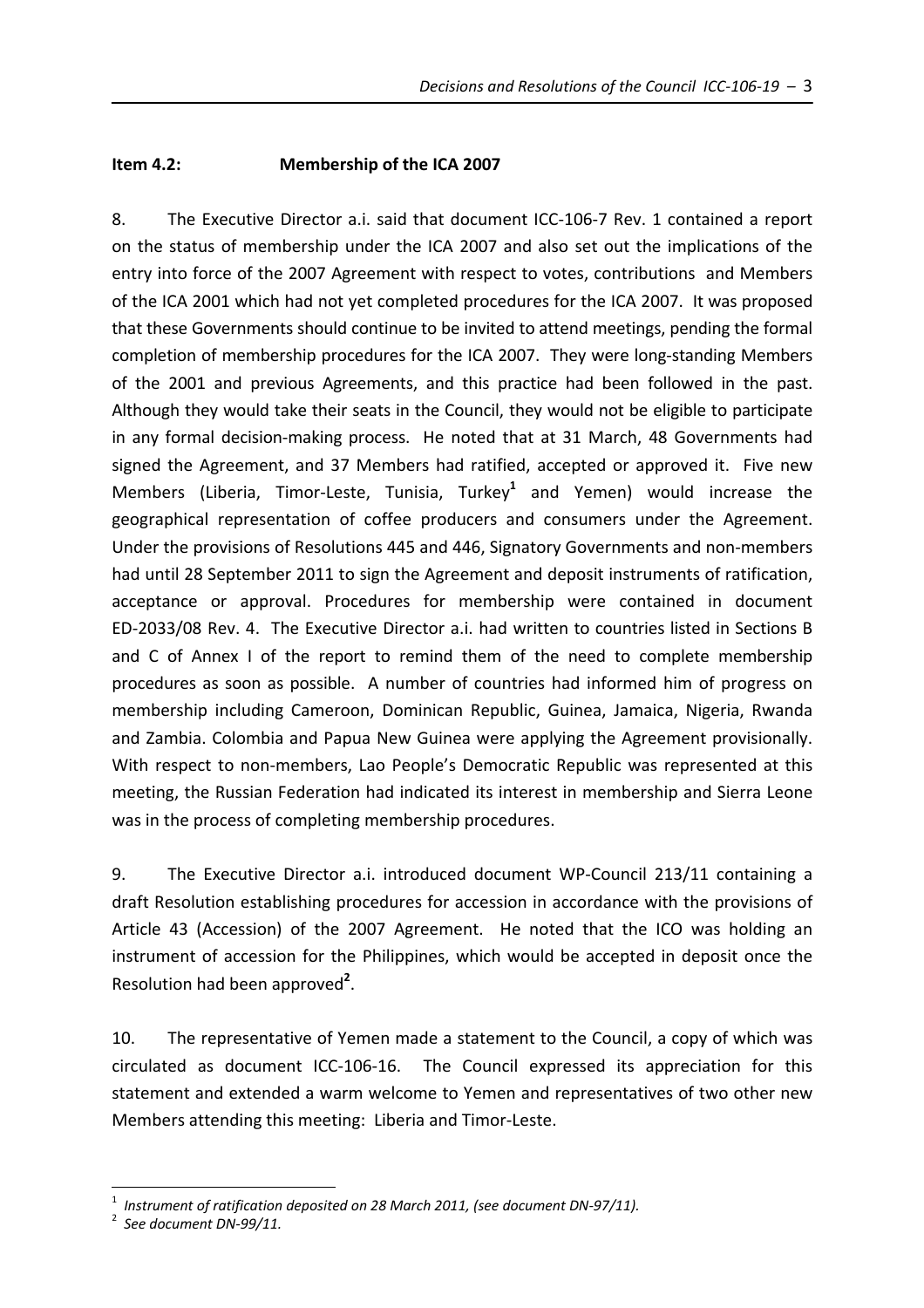11. The Council took note of the report on membership contained in document ICC‐106‐7 Rev. 1 and of a revised draft Resolution establishing procedures for accession to the ICA 2007 contained in document WP‐Council 213/11 Rev. 1. It decided to approve the draft Resolution which became Resolution 447, a copy of which is attached to these Decisions. Finally the Council urged all Members which had not yet done so to complete the necessary procedures for membership as soon as possible, noting that only Members under the ICA 2007 would be able to participate in specialized committees and the decision‐ making process at the next Session.

#### **Item 4.3: Strategic documents and terms of reference**

12. The Executive Director a.i. said that at the time of considering strategic documents in September 2009, the Council had noted that all documents relating to the 2007 Agreement would need to be considered at its first Session after the entry into force of the ICA 2007. All documents had been extensively discussed between 2008 to 2010 prior to approving them under the 2001 Agreement. He introduced the Strategic action plan (document ICC-105-19) setting out the overall direction and priorities of the Organization; the Development strategy for coffee (document ICC‐105‐16) which he suggested could be reviewed and revised in 2011/12 to broaden its scope and make it compatible with the requirements of other donors; the Rules of the Organization (document ICC‐102‐7); the Financial Rules and Regulations (document ICC-102-8); the Rules on Statistics – Statistical Reports (document ICC‐102‐10); the Rules on Statistics – Certificates of Origin (document ICC‐102‐9) which took effect on 2 February 2011; the Rules on Statistics – Indicator Prices (document ICC‐105‐17), which took effect on 1 March 2011; the terms of reference for Committees and advisory bodies (document ICC‐106‐4); and a list of exporting countries and their country codes, ICO Certifying Agents and registered ports of export (document ICC‐106‐3), which would be further revised to reflect information received from El Salvador and new Members. In the case of conversion factors (document ICC‐106‐2), he noted that the wording had been simplified for the purposes of clarification. The Council took note of this information and decided to formally approve all the above-mentioned documents. In the case of conversion factors, the Council noted that conversion factors for decaffeinated coffee in roasted or soluble form might need to be reviewed by the Statistics Committee in the light of the revised conversion factor for decaffeinated green coffee.

#### **Item 4.4: Statistics Committee**

13. The Executive Director a.i. said that the Statistics Committee had been established by the Executive Board in 1998, and had met on a regular basis under the ICA 2001 to consider statistical matters. Terms of reference for the Committee under the ICA 2007 were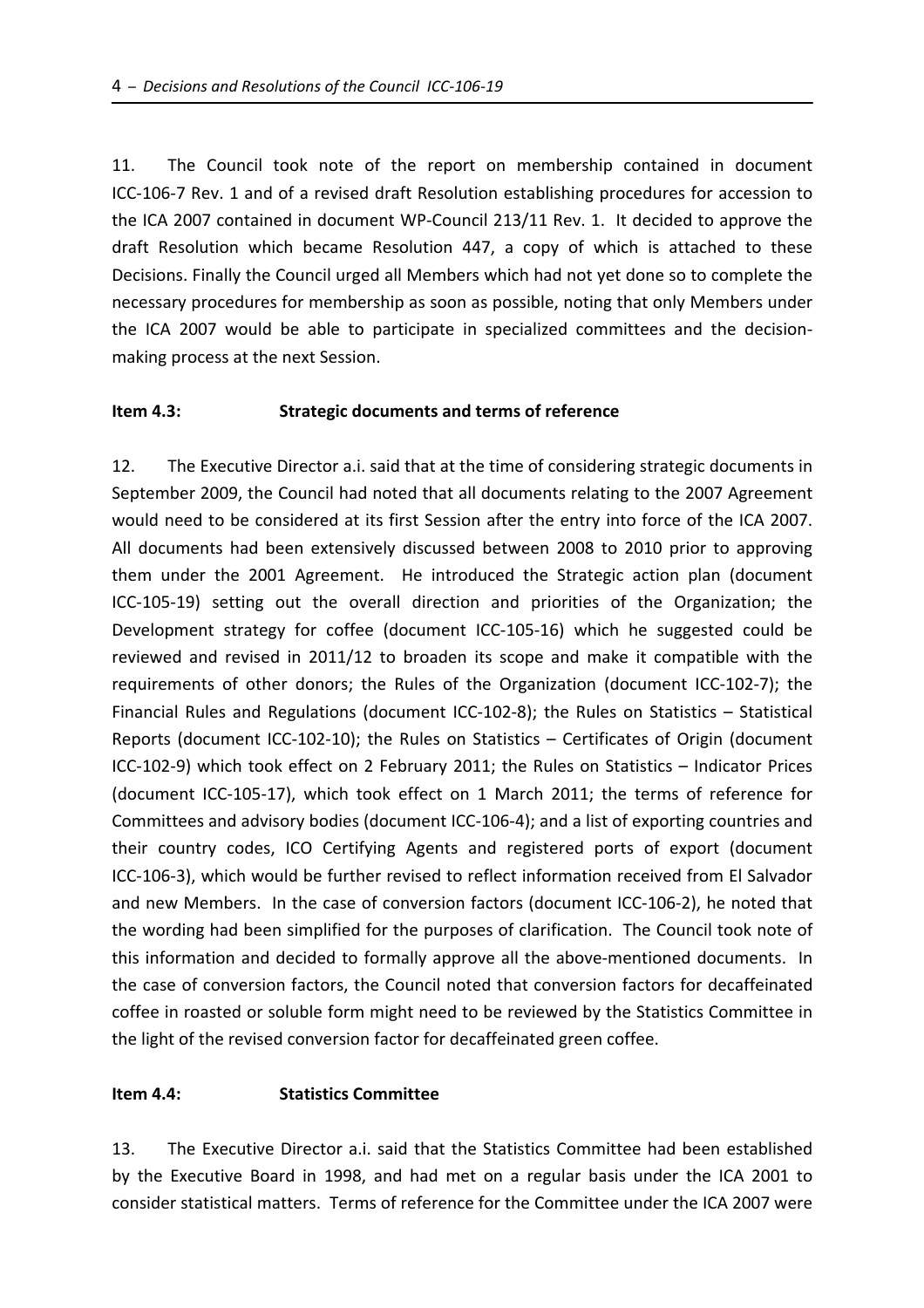agreed by the Council in March 2009 (see Annex VI of document ICC‐106‐4). At its 100<sup>th</sup> Session in May 2008, the Council had noted that there was no reference to the Committee in the 2007 Agreement and consideration should be given to preparing a draft decision to establish it after the ICA 2007 had entered into force, given the importance of its work. Document WP‐Council 212/11 contained the text of a draft decision.

14. The Council took note of this information. It noted the importance of the work of the Statistics Committee which had operated under the 1994 and 2001 Agreements and decided to establish the Committee under the 2007 Agreement with the mandate of examining, evaluating and making recommendations to the Council on statistical matters.

## **Item 4.5: Establishment of Committees**

15. The Council decided that the composition of the Finance and Administration Committee, Projects Committee, Promotion and Market Development Committee and the Statistics Committee for the remainder of coffee year 2010/11 should be as contained in document WP‐Council 214/11 Rev. 1.

# **Item 5: Coffee market situation**

16. The Executive Director a.i. introduced his report on the market situation (contained in the Monthly Coffee Market Report – February 2011). A copy of his presentation on the outlook for the world coffee market is available on the technical presentations section of the ICO website (http://dev.ico.org/presents/presentation1011.htm). He said that the ICO composite indicator price currently stood at the highest level since the late 1970s. Prices for the four groups of coffee in the same period had risen steadily since mid 2010. Prices of Robustas had lagged behind but had started to rise in recent months. Prices for Colombian Milds and Other Milds were close to the highest monthly average ever recorded. The New York ICE futures settlement prices indicated that the market expected prices to rise until the end of the year, falling back in 2012. World production in 2010/11 was estimated at 133.1 million bags, in line with consumption and sufficient to maintain supplies but not to rebuild stocks. Production had increased in most of the ten leading producing countries on the previous crop year, as much as by 21.9% in the case of Brazil while Indonesia had experienced a drop of 25% on 2009/10, due to the effects of La Niña. One of the factors underpinning the firmness in prices was the fact that opening stocks in exporting countries were at historically low levels of around 13 million bags. In the case of inventories in importing countries, these had fallen in 2010 and stood at around 18.7 million bags. Total exports were around 96.7 million bags in 2010 with a value of around US\$16.5 billion. World consumption was around 134 million bags, an increase of 2.1% on 2009. During the period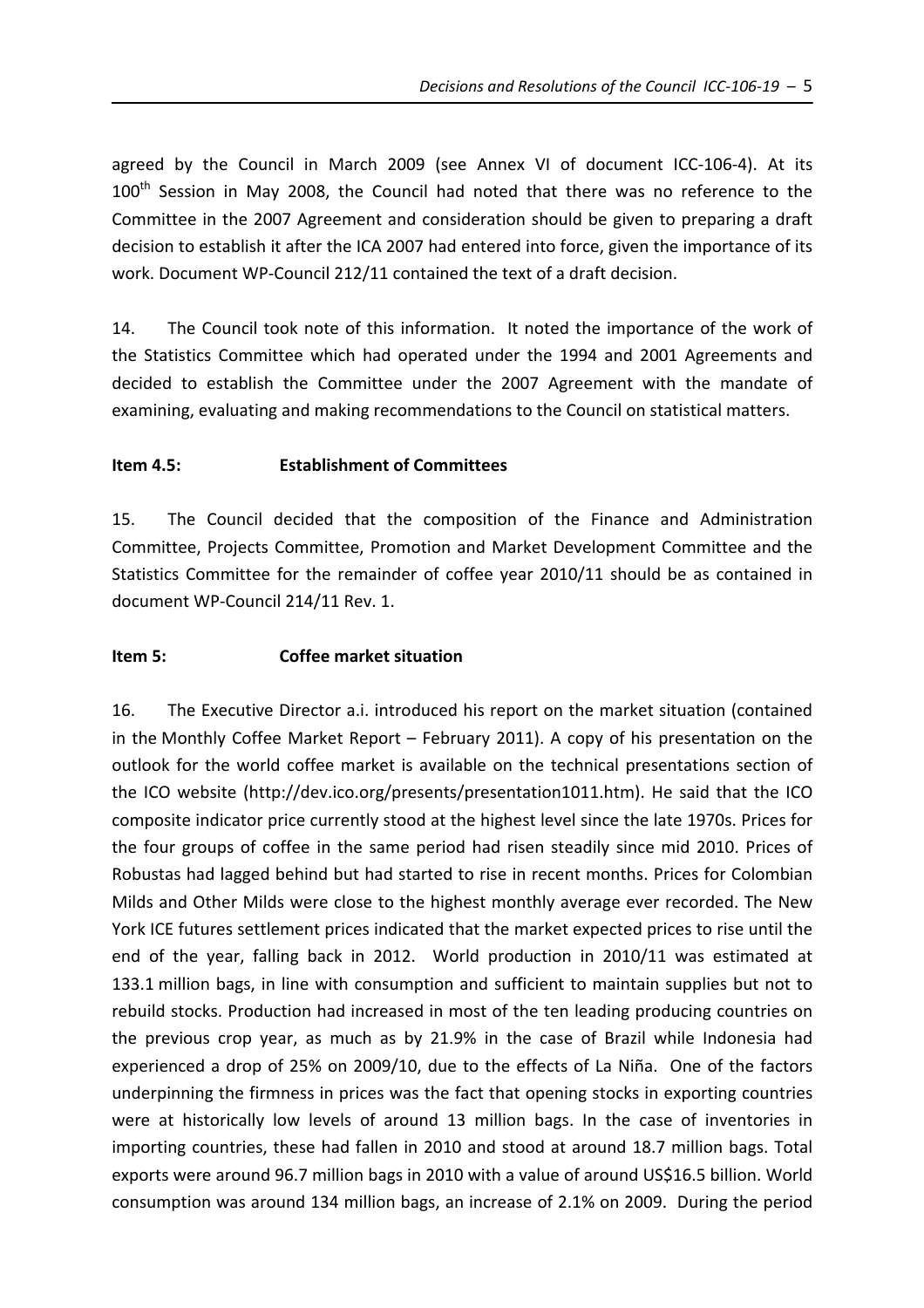2000 to 2010 world consumption had grown at around 2.4% p.a., with growth in traditional markets of around 1.1% p.a., 3.8% in emerging markets and 4.3% p.a. in producing countries. Consumption in a number of producing countries was growing at fast rates including Brazil (3.8% p.a.), Indonesia (7.2% p.a.), Ethiopia (5.3% p.a.), Mexico (6.5% p.a.) and India (4.1% p.a.). This was also the case in emerging markets with countries like Australia, the Russian Federation and Ukraine showing growth rates of 5%, 7% and 23.6% p.a. respectively.

17. In discussions on this item, the value of providing explanatory information about the statistics was noted. It would be interesting to explore the causes behind the rising prices and whether they arose from supply and demand issues, rising costs of inputs or the futures market. It was important to be aware of what was happening in the market and this should be a priority within the framework of the 2007 Agreement. The Executive Director a.i. said that there were fundamental reasons for increases in prices in different commodities which were either supply or demand driven. Although flows of speculative funds into the coffee market could exacerbate price movements in the short-term, the consensus was that, in the medium and long-term, the fundamentals would prevail. The futures market anticipated price movements peaking towards the end of the year, reflecting the availability of the next crop which was forecast to be larger. Higher prices were also an incentive to farmers to take better care of plantations. With respect to the impact of rising oil prices, costs were a separate issue from prices and the effects were long-term. Increases in oil prices affected the costs of fertilizers and in turn the costs of production; it could be useful to revisit an ICO study on fertilizer prices (document ICC‐102‐2). He drew the attention of Members to a FAO study 'Safeguarding food security in volatile global markets' which was available at: http://www.fao.org/economic/est/volatility/vgm/en/. Finally he said that there were three ways to add value to coffee: industrialization, which might not be viable for smaller producers, differentiation and the development of an internal market. The latter could be discussed in the Promotion and Market Development Committee.

18. The Council took note of this information and of document WP‐Council 207/11 and 209/11 containing the latest official estimates for the Brazilian coffee crop. The Council further noted the suggestion that it would be useful for the ICO to look at the lessons learned and implications for the coffee sector from the FAO study, and requested the Secretariat to evaluate the possibility of incorporating an activity on this issue in the programme of activities for 2011/12.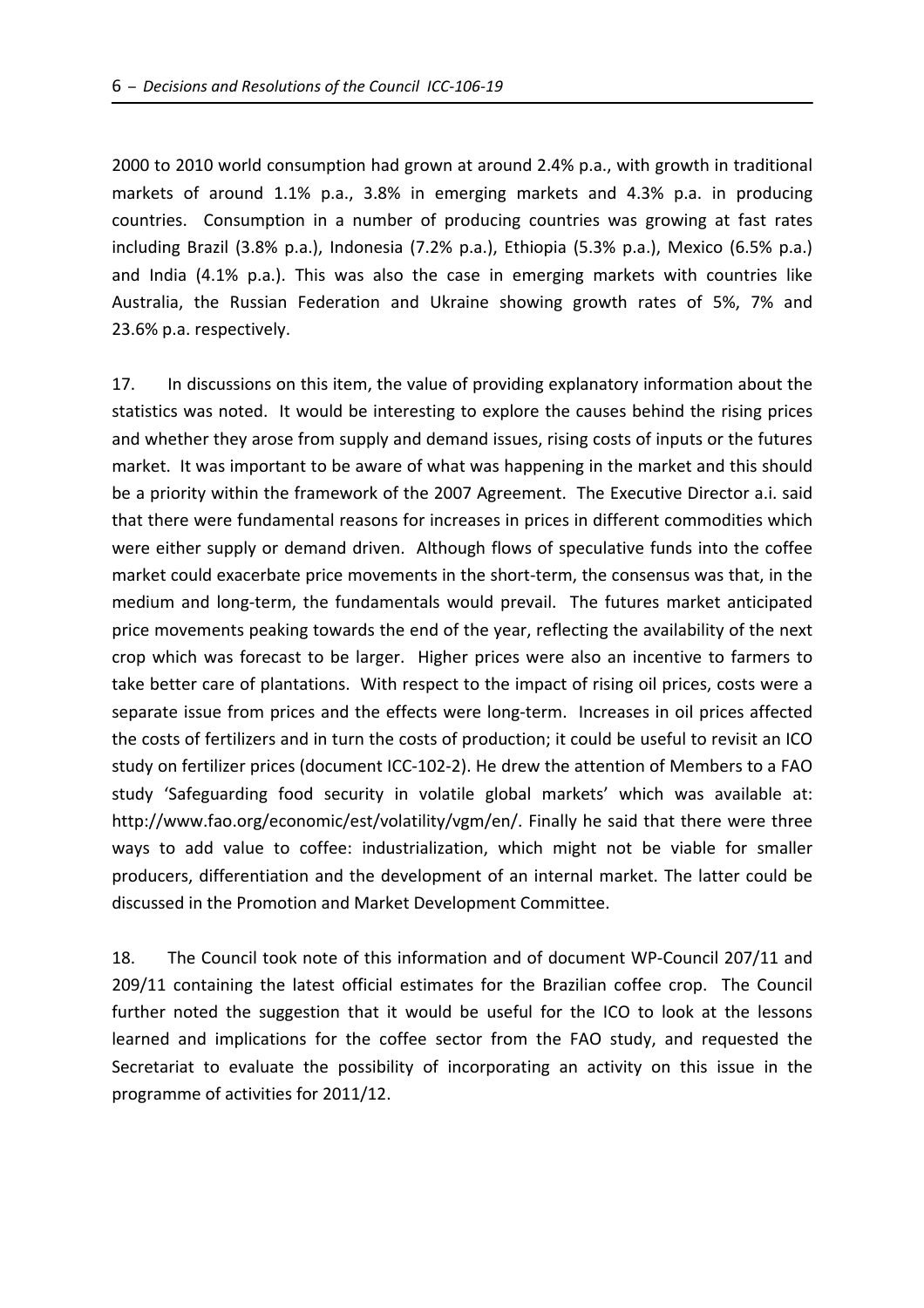## **Item 6: Annual Review 2009/10**

19. The Executive Director a.i. introduced the Annual Review for 2009/10 which contained a report on the activities of the Organization during the last coffee year, including a report on the world coffee market, the World Coffee Conference and regular activities such as projects, studies, statistics and promotion. The Council took note of the Review.

## **Item 7: Post of Executive Director**

20. The Chairman said that the names of four candidates had been submitted by the deadline of 15 March 2011 by the Governments of Brazil (Mr Robério Oliveira Silva); Gabon (Mr Christian Ruffin Silvère Ngoua); India (Mr G.V. Krishna Rau) and Mexico (Mr Rodolfo Trampe Taubert). Their curricula vitae had been circulated in documents ICC-106-9, ICC‐106‐13, ICC‐106‐14, and ICC‐106‐10 respectively. He introduced document ICC‐106‐15 outlining a format for the review of candidates by the Council in September 2011 and suggested that as only four candidates had been nominated, there was no need to establish a Screening Committee to recommend a shortlist of candidates to the Council in September.

21. The Council took note of this information and of documents ICC-106-15, ICC-106-9, ICC‐106‐13, ICC‐106‐14, and ICC‐106‐10. In discussions on this item it was suggested that candidates might wish to submit contributions in writing, which could be sent to the ICO for circulation to Members. With regard to a further suggestion that Members might wish to send their views on the ICO to candidates, it was noted that this would be at the discretion of individual Members, who should send the candidates their contributions prior to the suggested deadline of 1 July 2011 to enable candidates to take these into account in their submissions.

22. The Council took note of this information and decided to approve the procedures for the review of candidates outlined in document ICC‐106‐15, amended to provide for the opportunity for candidates to make written submissions which should reach the Secretariat by the suggested date of 1 July 2011<sup>3</sup>. Submissions received after this date would still be circulated, however Members might not have sufficient time to review them in their capitals. The submissions would also be made available on the ICO website. The Secretariat would inform the two candidates who were not present at this Session about the procedures and the opportunity to submit contributions in writing. Finally the Council urged countries which had not yet completed procedures for the 2007 Agreement to make every effort to do so by the September Session, and further noted that all Members would need to be up-to-date with their contributions to be able to participate in the decision-making process.

 $\overline{a}$ 

<sup>3</sup> *A revised document was subsequently issued as document ICC‐106‐15 Rev. 1*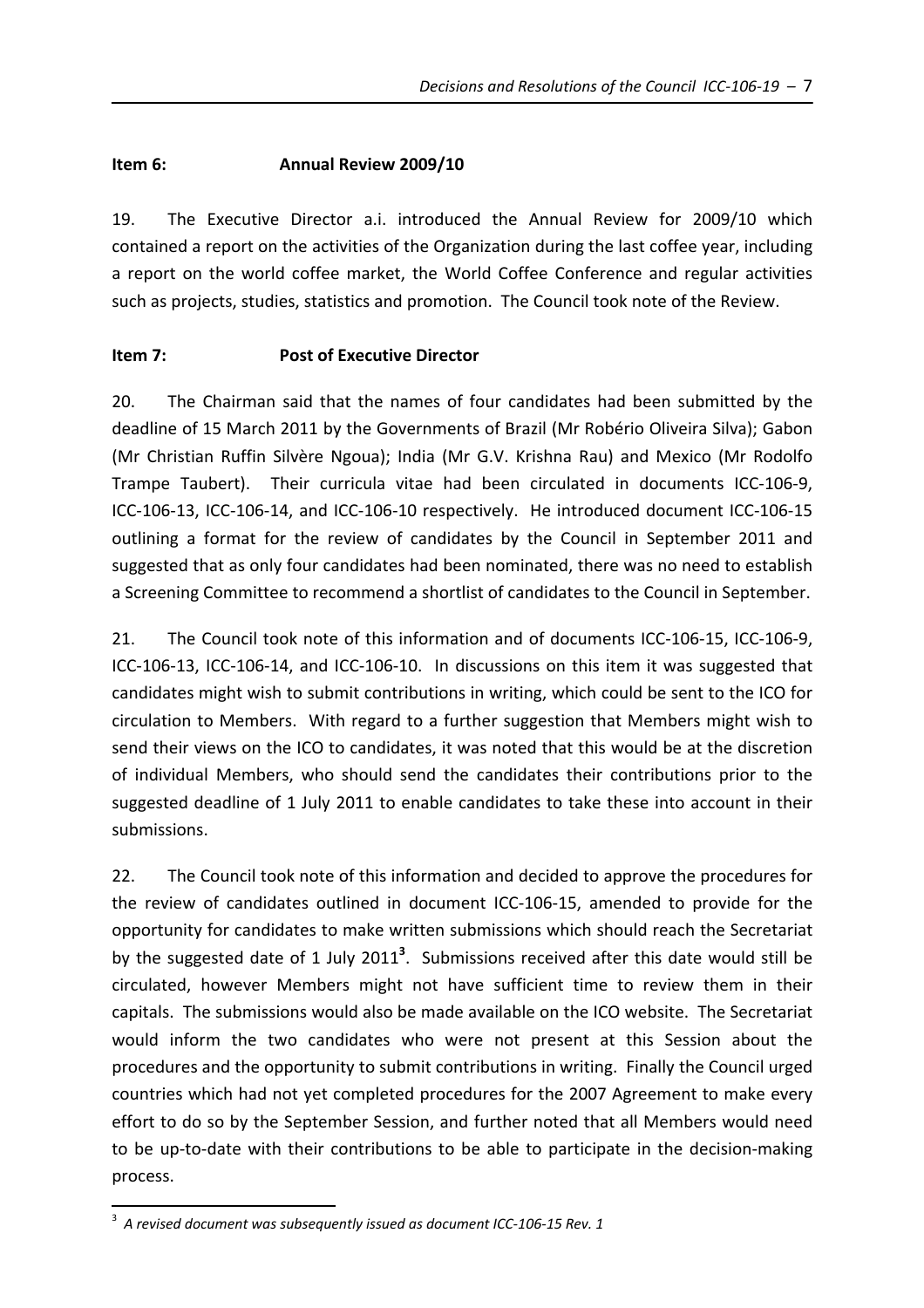#### **Item 8: Consultative Forum on Coffee Sector Finance**

23. The Executive Director a.i. said that in September 2010, the Council had postponed discussions on the Consultative Forum until the ICA 2007 entered into force and had invited Members to submit recommendations on this matter in the meantime. No recommendations had been submitted. Bearing in mind that the 2007 Agreement had only entered into force on 2 February 2011, he suggested that Members could give preliminary consideration to the preparations for the Forum at this Session with a view to finalizing arrangements in September and holding the first Forum during the following year. Issues to be considered included the appointment of a Chairman and Vice‐Chairman of the Forum, the date of the Forum, the Agenda for the first meeting, proposals for organizations to be invited to participate in the Forum (document WP‐Forum 3/09), financing of the Forum (document WP‐Forum 1/09), and the terms of reference and composition for a core group (WP‐Forum 2/09 Rev. 1).

24. In discussions on this item the point was made that the Forum should be dynamic and respond to the needs of Members. It could be useful to consider it as a Board rather than a Conference, at which experts could interact with Members on specific issues. A topic of interest could be selected and relevant experts identified to contribute to discussions on it. The workshops in 2009 and 2010 and the summary of themes from the World Coffee Conference (document ICC‐105‐4) included possible ideas for topics such as access to microfinance for small producers, strengthening the bargaining power of growers by training farmers in order to improve access to credit and risk management instruments, design of new instruments with allocation of risks, a centralized information portal for financial services, assistance in training in the use of risk management tools and financial literacy. Other suggestions raised during the meeting included management of risks related to differentials between physical and futures markets, timelags between domestic and international prices, and ways of reinvesting the surplus from coffee into plantations. All delegations were encouraged to look at work which had been done and identify areas of value to them. The point was also made that the Forum should not focus on developing projects as this could be dealt with by the Projects Committee, but on finding more effective tools and models that could allow small producers to improve production and revenue.

25. The Council considered draft terms of reference for the core group contained in document WP-Forum 2/09 Rev. 1. Following consultations, a proposal to establish an ad hoc working group was circulated in documents WD‐Council 25/11 and its revision. The Council decided to establish an Ad Hoc Working Group on the Consultative Forum on Coffee Sector Finance to assist the Council with organizing the work of the Forum including: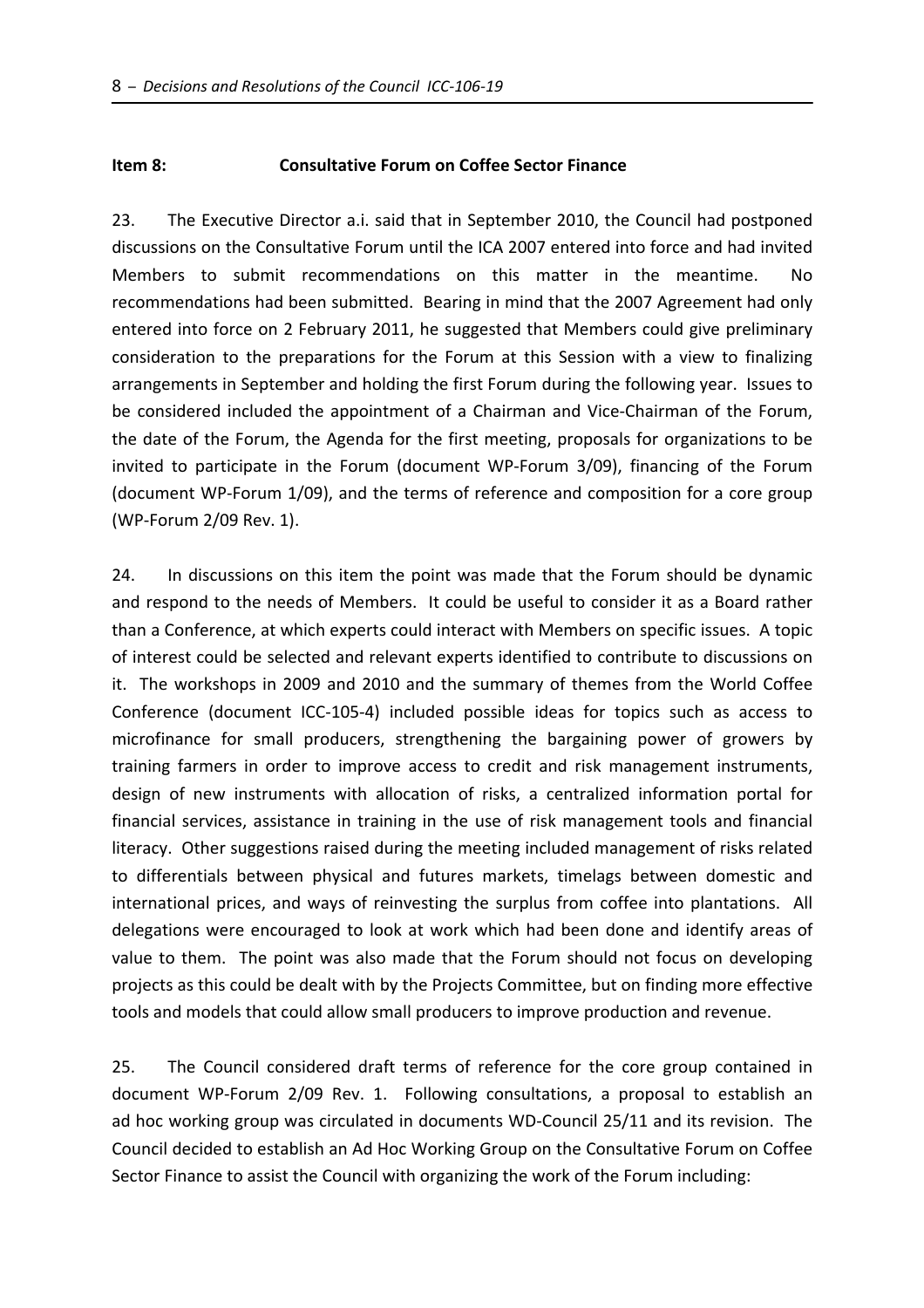- Preparing draft terms of reference for a Core Group for the Forum, and
- Based on the topic identified by the Council at its  $106<sup>th</sup>$  Session in March 2011,
	- a) preparing a statement of problems or issues to further refine that topic;
	- b) identifying a methodology or mechanism to be used at the September ICO meetings to address that problem or issue (e.g. a group discussion, the application of a problem‐solving model or a facilitated discussion among experts with opportunity for Member participation); and
	- c) identifying individuals with relevant expertise to address the topic at the September ICO meetings.

26. The Council further decided to designate four representatives of exporting Members, two representatives of importing Members and the Chairman of the Private Sector Consultative Board (PSCB) to serve on the Ad Hoc Working Group. Other interested Members could participate. The Group would select a Chairman from among the designated Members. It would operate in English and by email and its Chairman would report to the Council in September 2011.

27. The Council further agreed that the topic to be addressed at the ICO meetings in September 2011 should be 'managing the risk of green coffee price volatility'. The Executive Director a.i. should invite those individuals identified by the Working Group to attend the ICO meetings in September 2011 to address the above topic, taking into account the statement of problems or issues and the methodology or mechanism identified by the Working Group.

28. With respect to the participation of individuals with relevant expertise at the September meetings, the Council noted that the Working Group would need to consider how to cover the costs of their participation, as under the provisions of Article 31 (Consultative Forum on Coffee Sector Finance), the Forum was self‐financing. Following consultations, the Council noted that the following Members would participate in the Ad Hoc Working Group**<sup>4</sup>** :

| <b>Exporting Members:</b>    | Brazil, Cameroon, Colombia, Côte d'Ivoire, Kenya, Mexico and         |
|------------------------------|----------------------------------------------------------------------|
|                              | Papua New Guinea                                                     |
| <b>Importing Members:</b>    | European Union and the USA                                           |
| <b>Chairman of the PSCB:</b> | Mr Robert Nelson of the National Coffee Association of the USA (NCA) |

<sup>4</sup> *Mr Mick Wheeler of Papua New Guinea was appointed as Chairman after the Council Session.*

 $\overline{a}$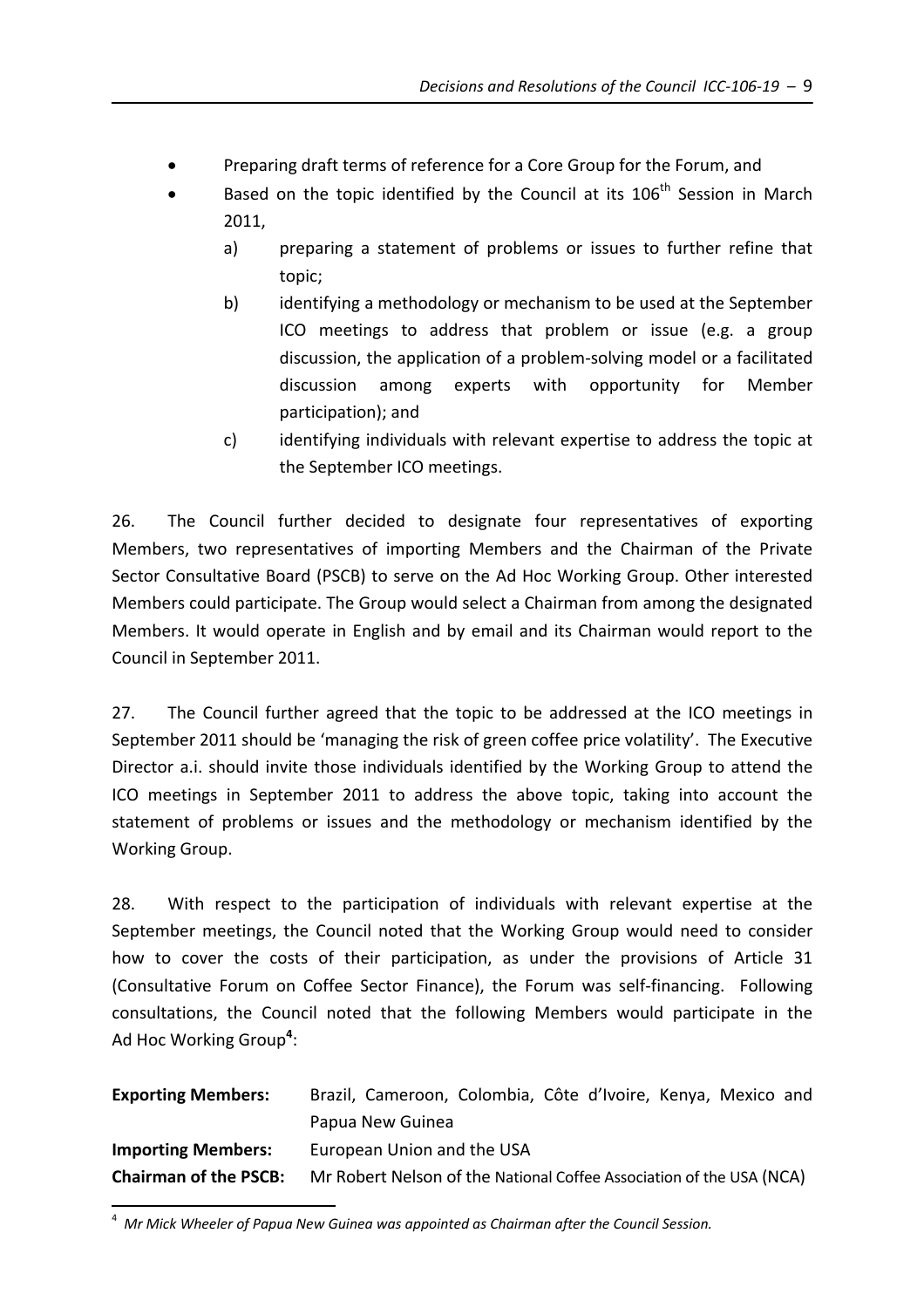### **Item 9: Programme of activities for 2011/12**

29. The Executive Director a.i. introduced document WP-Council 210/11 containing a draft programme of proposed activities in coffee year 2011/12 which was based on the Strategic action plan (document ICC‐105‐19). He welcomed comments from Members on how best to incorporate the findings of the World Coffee Conference (document ICC‐105‐4) and invited Members to suggest a topic for the seminar in 2011/12 (Activity 19), noting that climate change, germplasm, carbon and water footprint of coffee or coffee finance could be considered in this connection. The Council took note of this information and further noted that Members should send their comments and proposals on the draft programme in writing to the Executive Director a.i. by 1 August 2011. The programme would be revised to reflect comments received by this date and considered again by the Council in September 2011.

## **Item 10: Studies, reports and seminars**

#### **Item 10.1: Studies**

30. The representative of the Food and Agriculture Organization of the United Nations, Mr El Mamoun Amrouk, introduced document ICC‐106‐11 containing a study on the coffee market outlook (2010 – 2019), as provided for in the programme of activities for 2010/11. A copy of this presentation is available on the technical presentations area of the ICO website (http://dev.ico.org/presents/presentation1011.htm). In response to questions about the inclusion of data from policies by Member countries as well as climatic conditions, the FAO said that the involvement of Members had been very important to the project, and data and policies received had been included. He would check on his return about the specific case of Cameroon which had a plan to double output in the next five years. In the case of financial actors, the macro‐economic factors included GDP growth. With respect to climate change it was looking at this issue and its impact on production and trade.

31. The Council expressed its appreciation to the FAO. It urged it to continue to develop its work in this field and noted the importance of both organizations continuing to cooperate on this issue.

32. The Chief Economist introduced document ICC‐106‐1 containing a study on the coffee value chain in selected importing countries and document ICC‐106‐12 containing a study on coffee price volatility: retail prices. The Council took note of these studies and of discussions under this item and further noted that Members were invited to send the Secretariat their suggestions and comments for the further development of these documents.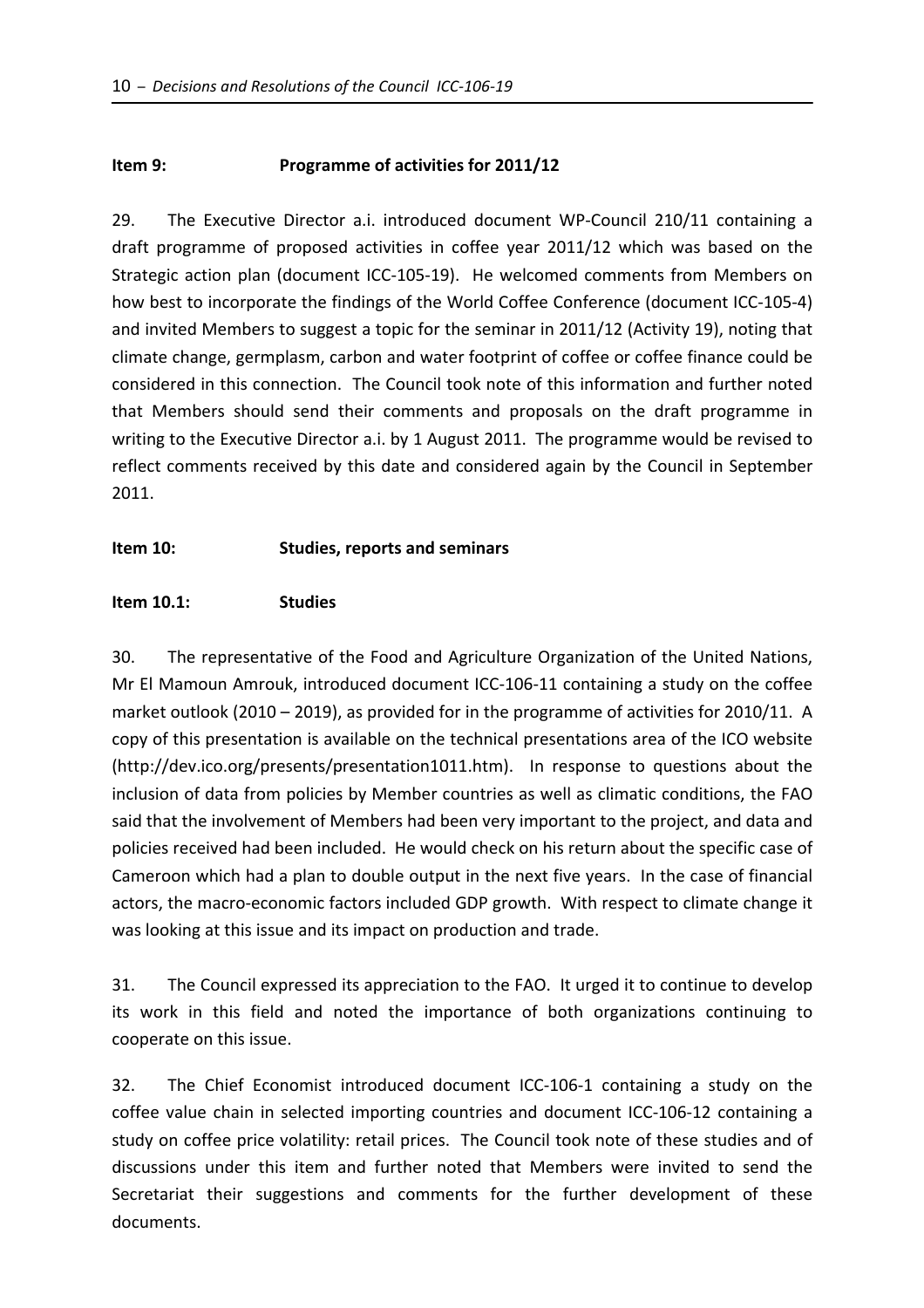# **Item 10.2: Seminar topic for September 2011**

33. The Council decided that, in view of the need to allocate time for discussions on the Consultative Forum and the post of Executive Director during the September meetings, no Seminar should be held on this occasion in the light of these exceptional circumstances.

## **Item 11: Report by Chairmen of ICO bodies**

# **Item 11.1: Private Sector Consultative Board (PSCB)**

34. The Chairman of the PSCB, Mr Robert Nelson of the NCA, said that the PSCB had met on 28 March 2011. The report of this meeting was subsequently circulated as document PSCB‐126/11. The PSCB had discussed a number of important items including food safety, the Consultative Forum on Coffee Sector Finance and the performance of the PSCB. It had received a report by the representative of the All Japan Coffee Association (AJCA) on agro‐ chemical residue contamination, and had discussed the implications of legal action in California with respect to acrylamide for the USA and other countries. The PSCB had noted that in the context of the regulatory framework used by health authorities, there was an emphasis on the individual components of coffee, however there were positive benefits from consumption of coffee as a beverage. More work was needed in looking at how the different elements interacted with each other and on positive attributes. In the case of the Consultative Forum, the PSCB considered that it provided an opportunity to deliver immense value. It stressed the need to be creative with this initiative, which could deliver tangible benefits. Finally, the PSCB had noted that organizations between early adulthood and middle-age in a typical life-cycle delivered most value. It was critical to examine the PSCB's performance and to ensure that it continued to be dynamic. Since changing the agenda could help to drive change, work would be done to develop the agenda and ensure that topics were relevant and delivered value. The Council took note of this information and expressed its appreciation to the Chairman of the PSCB and PSCB Members for their work.

## **Item 11.2: Statistics Committee**

35. The Chairperson of the Statistics Committee (Ms Marcela Urueña of Colombia) said that the Committee had held its first meeting under the ICA 2007 on 29 March 2011. The Committee had considered priorities for statistical matters under the 2007 Agreement and had agreed that the following four items should be considered at each meeting: exports of organic coffee and certified programmes; exports to exporting countries; compliance with statistical rules and monitoring the inventories and stocks of green coffee. The Committee would consult the PSCB about the introduction of revised coefficient factors to convert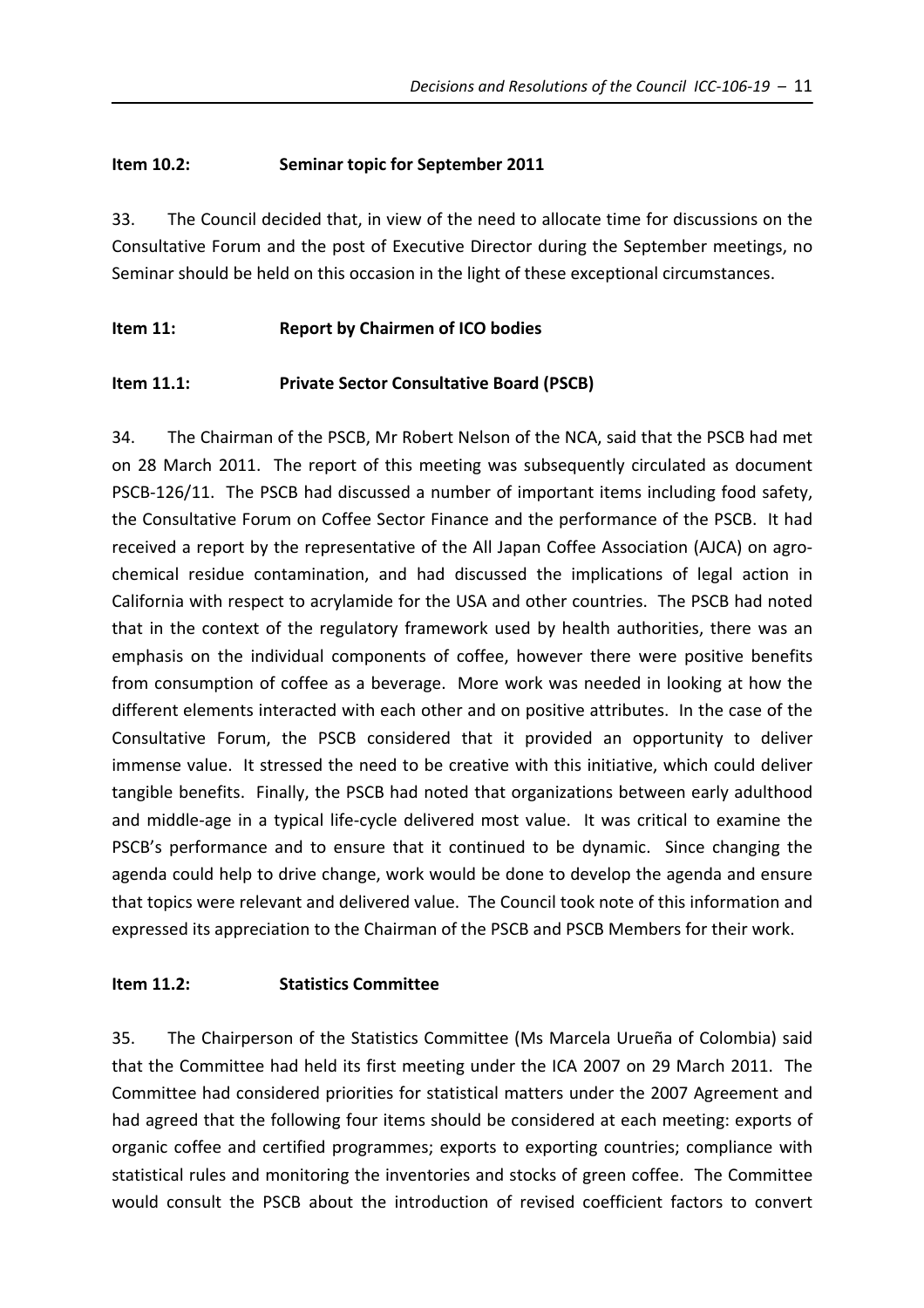roasted decaffeinated coffee and soluble decaffeinated coffee into green bean equivalent. It had agreed that Members of the Committee should endeavour to include statistical experts in their delegations and had noted the desirability of participation by statistical experts from the private sector, to enrich and strengthen the work of the Committee. The Council had agreed that four experts could be invited to participate in the meetings in September: Ms Judy Ganes of J. Ganes Consulting, Mr Neil Rosser of Neumann Kaffee Gruppe, Mr Rob Simmons of LMC International Ltd. and Ms Andrea Thompson of Coffee Network (see Annex II of document ICC-106-6). Finally the Committee had noted that its discussions would only reflect data collected by the ICO in accordance with the relevant Rules on Statistics, and that the ICO would continue to cooperate closely with the FAO and the International Trade Centre UNCTAD/WTO (ITC).

36. The Council took note of this report and expressed its appreciation to the Committee for its work. The Council further noted the suggestion that it would be useful to include experts in other committees to assist them in their work.

## **Item 11.3: Promotion and Market Development Committee**

37. The Chairman of the Promotion and Market Development Committee (Mr Henry Ngabirano of Uganda) said that the Committee had held its first meeting on 30 March 2011. The report of this meeting was subsequently circulated as document PM‐5/11. The Committee had received a report on progress on the ICO CoffeeClub Network which would be relaunched in the next few weeks, upgraded to take account of the latest developments in Web 2.0 and social networking media. The Committee had also noted the value of previous promotion activities and the need to look at barriers to consumption and develop projects to increase consumption, including providing information about the benefits of coffee through mechanisms such as the Positively Coffee Programme and the Health‐Care Professions – Coffee Education Programme (HCP‐CEP). The Committee had noted that exporting Members had made a financial contribution to the 23<sup>rd</sup> International Conference on Coffee Science in Bali in October 2010 which had been attended by over 300 delegates from 34 countries. The Association for Science and Information on Coffee (ASIC) had expressed its appreciation for this contribution and the Conference proceedings would be available for consultation in the ICO Library.

38. The Committee had received reports on the implementation of the Coffee Quality‐Improvement Programme and had noted that 28 countries accounting for around 65% of world exports in the period were implementing Resolution 420. The Committee had also received a report on gradings for Arabica and Robusta coffees for calendar years 2005 to 2010 and had noted that during this period, the pass levels on grade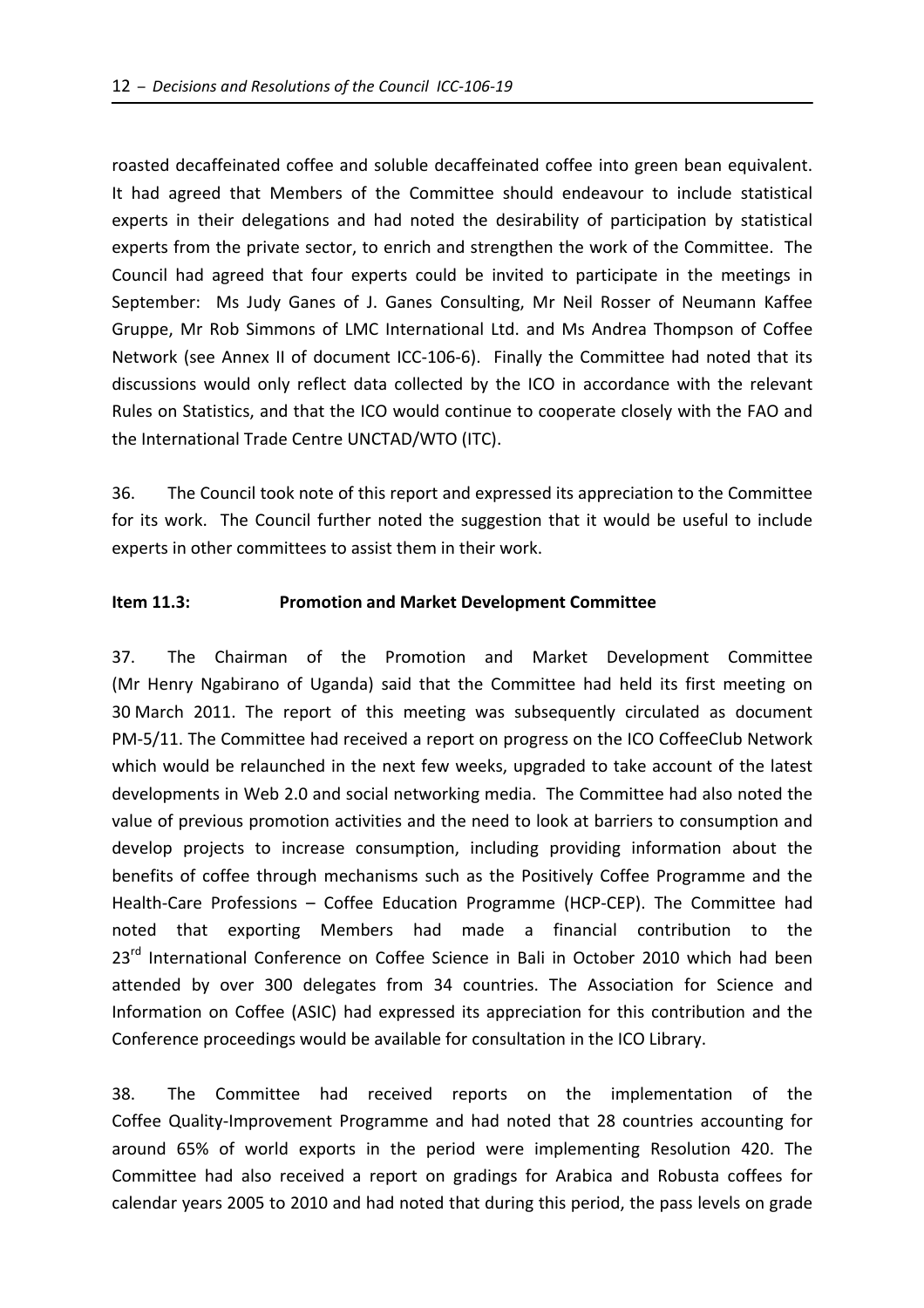analysis of Arabica coffee had achieved an average of 92% in the period. Cup analysis results had improved although levels of colour analysis had fallen. In the case of Robusta coffee, some 63.2% of the coffee graded during that period had been below the standards of Resolution 420, with some 77% of this coffee originating from Vietnam. The launch of new quality standards in Vietnam and the increase in the size of lots graded by NYSE from 5 to 10 metric tonnes may have contributed to a drop of nearly 88% in the volume of coffee graded (deemed to have failed the CQP standards) from 1.63 million bags in 2009 to only 201,000 in 2010. The Committee noted the importance of improving the quality of coffee as a means of increasing consumption. It urged Members to develop standards to enhance coffee quality and to send the ICO information about existing national coffee quality standards, with a view to considering quality standards at a future meeting.

39. The Committee had also received a report on phytosanitary matters and had noted the need for Members to send the ICO details of MRLs for pesticides used in the coffee production process. In the case of promotion and market development under the ICA 2007 and financing for this activity, the Committee had noted that information, quality and health were key components in any promotion activities and the matter would be discussed again at the next meeting. Finally, the Committee had taken note of the Accounts of the Promotion Fund for 2009/10 contained in document PM‐2/11 which, as agreed in September 2010, would not be audited until significant activity resumed. In the case of the Accounts of the Special Fund for 2009/10 contained in document SF‐43/11, the Committee had noted that these should be approved by exporting Members during the Council Session.

40. During discussions on this topic, the request was made for a representative of the European Union dealing with food safety to inform the Council and/or the PSCB at the September meetings about new directives on food safety so that producing countries could anticipate any steps which might need to be taken to address these. The Council noted that the representative of the European Union would explore the possibility of a representative attending, and if this was not possible, would report on this issue himself at the next meeting.

41. The Council took note of this information and noted that the Accounts of the Special Fund for 2009/10 contained in document SF‐43/11 were approved by exporting Members at this Session. The Council agreed that it would be more appropriate for the Special Fund Accounts to be discussed in the Finance and Administration Committee in the future.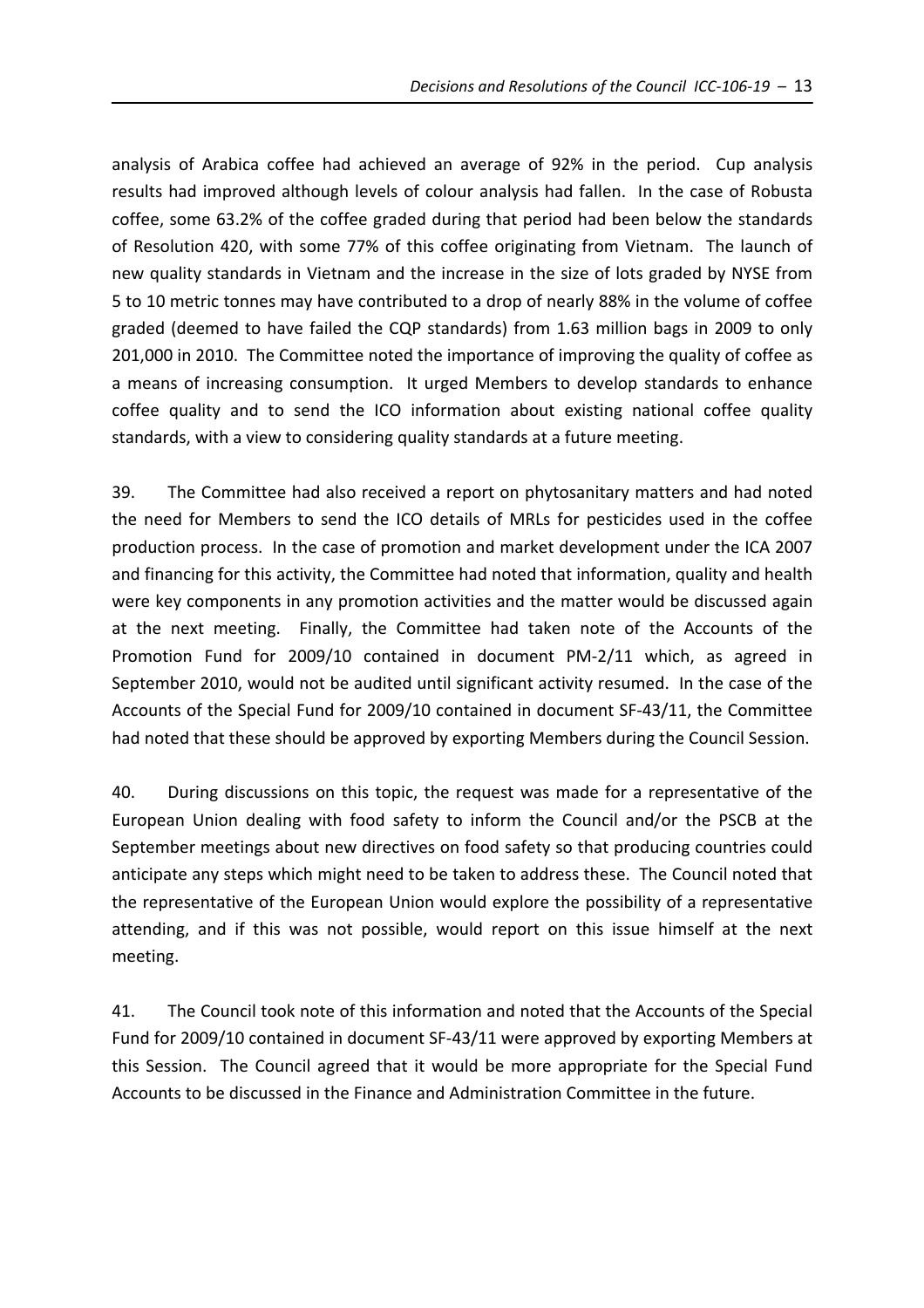#### **Item 11.4: Projects Committee**

42. The Chairman of the Projects Committee (Ambassador José Ángel López Camposeco of Guatemala) said that the Committee had held its first meeting on 30 March 2011. The report of this meeting was subsequently circulated as document PJ‐10/11.The Committee had considered document PJ-2/11 containing a proposal to establish the VSC as a Virtual Screening Subcommittee (VSS) for an interim period including revised terms of reference. Following some discussion about the way forward, the Committee had decided to recommend that the VSS should continue to operate until September 2011 and had requested the Executive Director a.i. to put forward proposals for the future technical screening of projects for its consideration.Members were also requested to provide input to assist with this process.

43. In addition to considering two proposals (see Item 11.4.1), the Committee had received a report on proposals submitted to the CFC Projects Appraisal Committee in November and had noted that in January 2011, the CFC Consultative Committee had approved Project Preparation Facilities to hire consultants to conduct an appraisal and develop a proposal entitled 'Qualitative and quantitative rehabilitation of coffee with the aims of improving living conditions of coffee farmers afflicted and displaced by war and their restoration to their areas of origin as well as the protection of their biophysical environment in the Democratic Republic of Congo'. The Committee had taken note of documents PJ‐8/11 and PJ-6/77 respectively containing a progress report on projects approved by the CFC and a new proposal submitted by the United Nations Conference on Trade and Development (UNCTAD) approved by the CFC in October 2010 (see paragraph 45).

44. The Committee had considered project activities under the ICA 2007 and received a presentation from Ms Eltha Brown, First project manager of the CFC, on CFC projects and funding and a presentation on current procedures for reviewing and submitting projects by Mrs Lilian Volcan, the ICO Projects Officer. The Committee had noted that a number of documents set out guidance on project activities including the Strategic action plan and Coffee development strategy and this matter would be further discussed at the next meeting. Finally, the Committee had taken note of a request for a representative of the CFC to be present at the next Session to inform Members about developments at the CFC and discuss their concerns about reduced funding for projects.

45. The Council took note of this information and of the need for the ICO and the Projects Committee to identify alternative sources of finance and assistance for projects from other sources, and for Members such as the EU to assist in this regard. It further noted the importance of maintaining and strengthening the CFC which was an importance of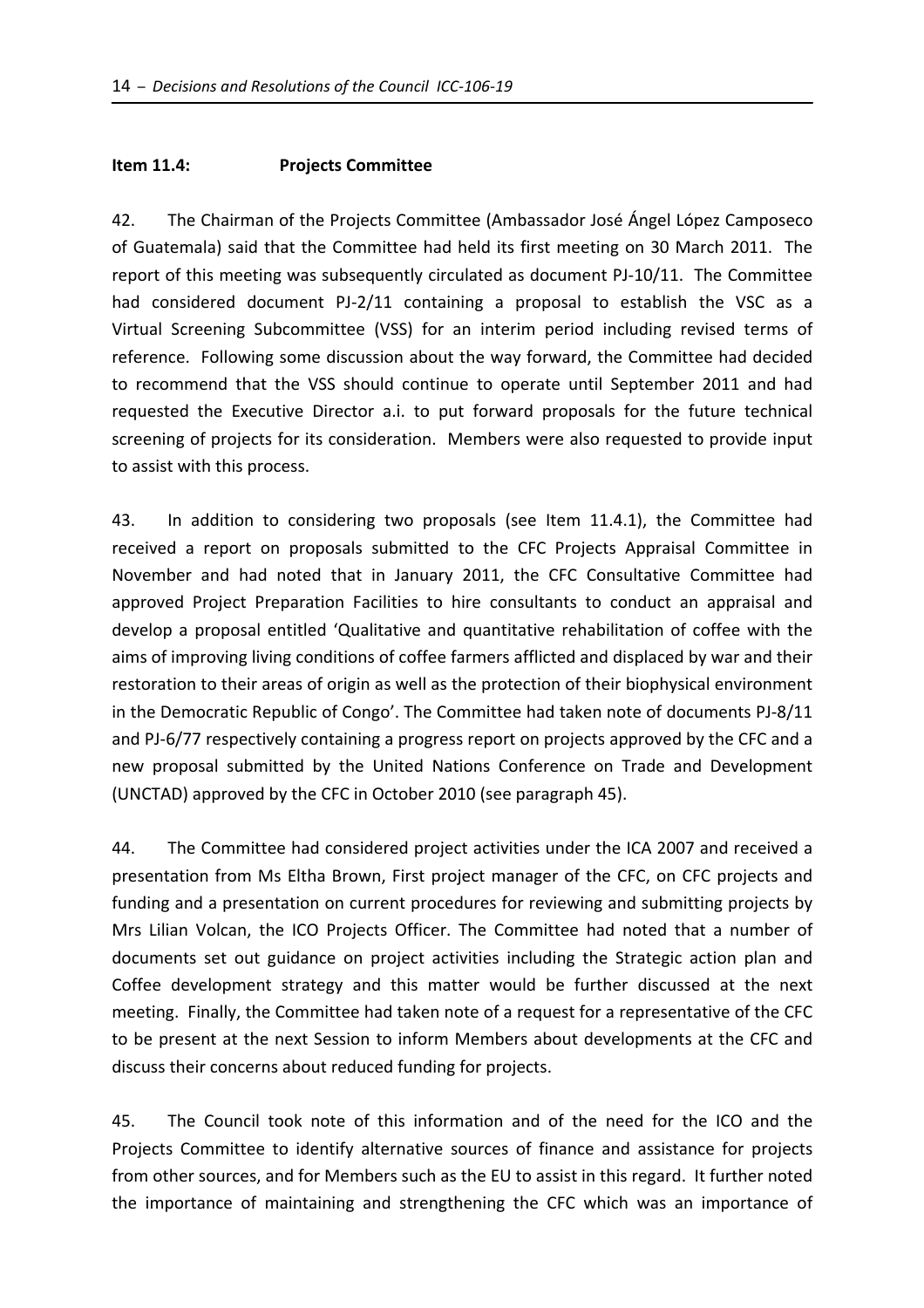source of development finance for producing countries, and encouraged Members to alert their capitals to concerns about the future of the CFC. The Council agreed that it would be useful to inform the CFC about its discussions and to invite a representative of the CFC to the next Session to give Members an overview of the restructuring process and potential implications for future financing of coffee development projects, to enable Members to assess the impact of this on future resources. The Council also took note of document PJ-6/11 (Economic Crises and Commodity Dependent LDCs: Mapping the exposure to market volatility and building resilience to future crises), document PJ‐7/11 (Coffee Development Projects) and document PJ‐8/11 (Summary of progress reports submitted by the Project Executing Agencies on projects currently being implemented).

46. Finally the Council noted the importance of the work of the Virtual Screening Committee (VSC) which had operated under the 2001 Agreement. It decided to establish a Virtual Screening Subcommittee (VSS) under the 2007 Agreement with the mandate of expediting and evaluating new project proposals for consideration by the Projects Committee, for a further interim temporary period until September 2011. The VSS would be composed of Brazil, Côte d'Ivoire, Guatemala, Indonesia as Exporting Members, and European Union and the USA as Importing Members.

## **Item 11.4.1: Projects for approval by the Council**

47. The Council noted that the Projects Committee had considered document PJ-5/11 containing the report and recommendations of the Virtual Screening Committee (VSC) on two new proposals. The Committee had made the following recommendations:

**Adaptation to climate change in the PROMECAFÉ region**, contained in document PJ‐3/11, submitted by the Regional Program for the Development and Modernization of the Coffee Industry in Central America, Panama, the Dominican Republic and Jamaica (PROMECAFÉ). The Committee had noted that the VSC had considered this proposal for the first time and had been split on whether to recommend the proposal for approval or revision. Two participating countries (Dominican Republic and Jamaica) had not yet completed procedures for membership of the ICA 2007 while three countries (Dominican Republic, El Salvador and Panama) were not members of the CFC. Following discussions, it decided to recommend to the Council that the proposal should be further revised and resubmitted to its next meeting, taking into account the recommendations of the VSC and comments made by the Projects Committee. The Council took note of this information and decided that this project should be revised as recommended by the Committee.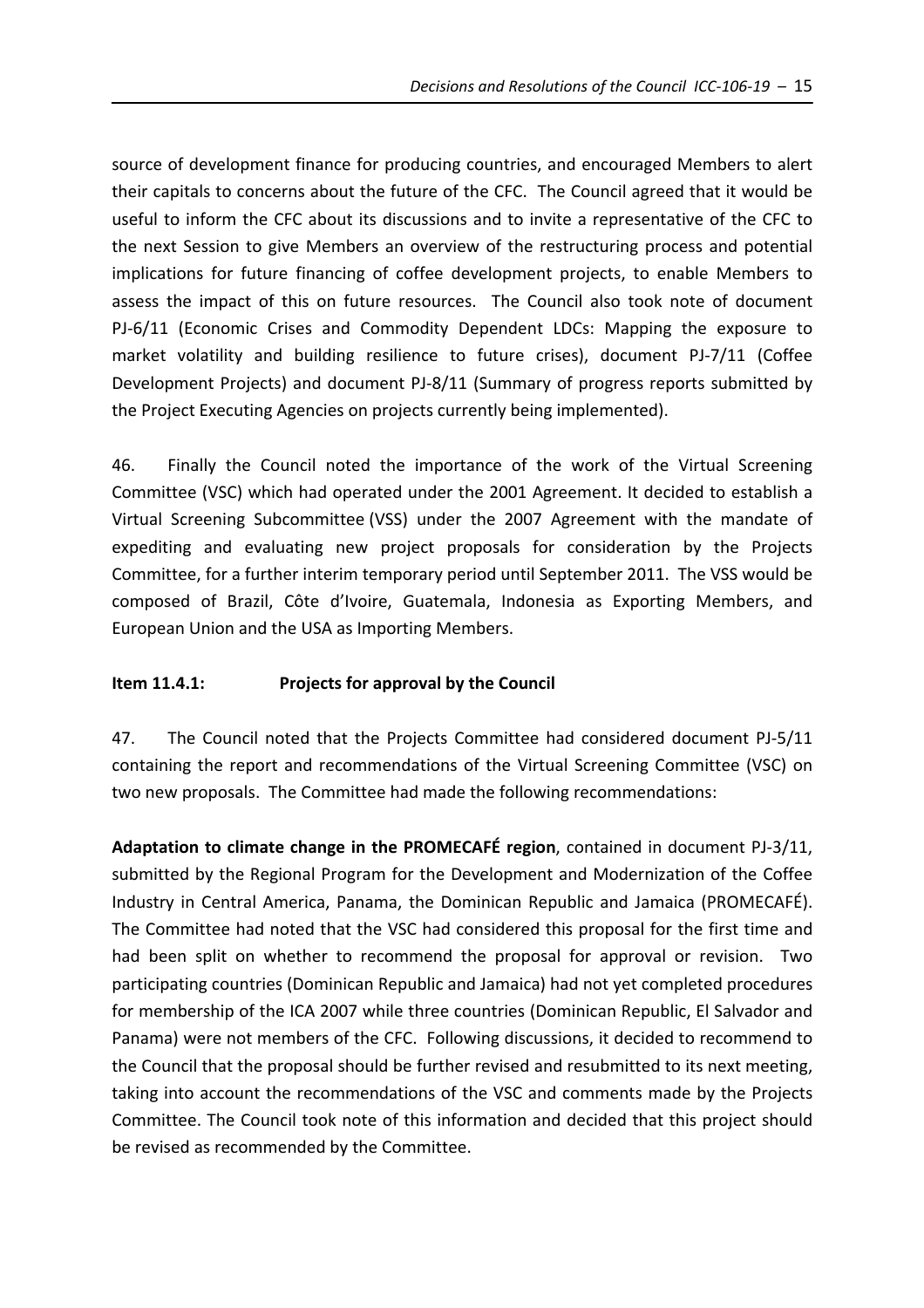**Study of the sustainability of the coffee supply chain versus climate change adaptation and mitigation using the life cycle assessment**, contained in document PJ‐4/11. The Projects Committee had noted that the VSC had recommended approval of this project. Following discussions, and in view of the importance of this issue for Members, it decided to recommend to the Council that the proposal should be revised to include synergies with work undertaken by Brazil and Colombia in this field, with the assistance of the Secretariat, and could be approved on this basis.

48. In discussions on this matter, the point was made that as noted by the Projects Committee, the revised proposal should take into account work undertaken by Brazil and Colombia in determining the carbon footprint associated with the life cycle of coffee trees. This was important in the light of concerns about the limited resources and timeframe of the project. The Council took note of this information and decided that the proposal should be approved as recommended by the Projects Committee and approved it for submission to the CFC on this basis. Finally the Council noted that new and revised project proposals for consideration in September 2011 should reach the ICO by **24 June 2011**.

#### **Item 12: Cooperation with other agencies**

49. The Executive Director a.i. said that he had attended the annual meeting between the CFC and ICBs held in Lisbon on 7 March 2011 to discuss matters including the future role and mandate of the CFC, the recommendations of the Mid‐Term Review on the role of the CFC and ICBs in project design, and preparations for the Fourth United Nations Conference on the Least Developed Countries (LDC‐IV). He reminded Members that the ICO had made a submission to the United Nations Framework Convention on Climate Change (UNFCCC) meetings in Mexico from 29 November to 10 December 2010 (see document ICC-105-13). The ICO had suggested to the CFC that both the UNFCCC meetings and a Conference hosted by the Netherlands on Agriculture, Food Security and Climate Change from 31 October to 5 November 2010, which had an input into the UNFCCC Conference provided useful opportunities for ICBs to make contributions on commodities. A copy of the ICO submission to the UNFCCC had been sent to the CFC, which had confirmed that its participants to the Conference would stress the importance of analysing the impact of climate change on commodity development.

50. The Executive Director a.i. said that he had attended the second meeting of the UNCTAD Global Commodities Forum (GCF) which took place from 31 January to 1 February 2011 in Geneva, Switzerland and had made a presentation on the state of agricultural markets: the drivers of volatility. A copy of this and other presentations, as well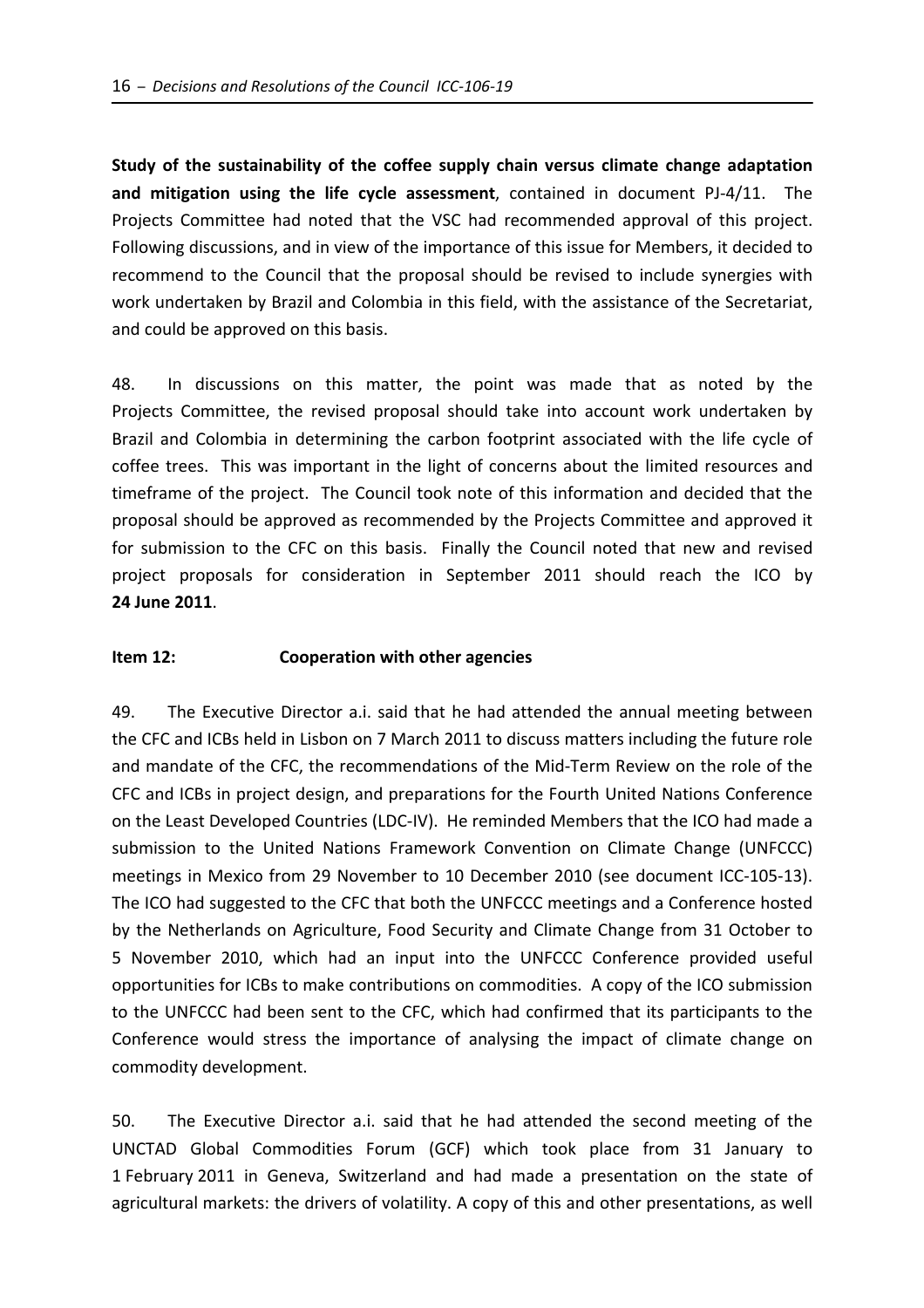as audio files, could be downloaded from http://www.unctad.info/en/Global‐Commodities‐ Forum-2011/Presentations/. The participation of a wide-range of stakeholders at this event had underscored the value of a holistic approach to the crosscutting issues of the global commodity economy. He noted that document PJ‐6/11 contained the summary of a new project: 'Economic crises and commodity dependent Least Developed Countries (LDCs): Mapping the exposure to market volatility and building resilience to future crises' approved by the CFC in October 2010. The CFC had appointed the ICO on behalf of all ICBs as Supervisory Body to supervise the implementation of the project submitted by UNCTAD, which started in November 2010. The results would be reported to the LDC IV in Turkey in May 2011 which was expected to adopt the next Action Plan for LDCs. The Council took note of this information and of a presentation by Mr Mussie Delelegn Arega, Economic Affairs Officer, UNCTAD, a copy of which was circulated as document ICC‐106‐17.

51. Finally the Executive Director a.i. reported that the ICO had been in contact with representatives of the African and Asian Development Banks and with the United Nations Development Programme (UNDP) Green Commodities Facility, a specialized technical unit to enhance sustainability within commodity supply chains from the developing world. The UNDP would welcome the opportunity to discuss strategic interests and the possibility of developing sustainable coffee projects with the ICO and the CFC and would be invited to participate at the next Council Session.

52. In discussions on this item, the point was made that with increases in the prices of food, the trend in some developing countries towards importing food items might need to be reviewed. Agriculture was an area that had been neglected by many donors in recent years and a review of policies was needed in the light of recent developments. The point was also made that in considering the issue of climate change, Members should take into account that the UNFCCC was the appropriate legal framework for negotiations on this issue. The Council took note of this information and encouraged Members to contact their Governments on return to their capitals to stress the importance of the CFC as a partner in developing the coffee sector in their countries.

## **Item 12.2: International Coffee Genome Network (ICGN)**

53. The Executive Director a.i. said that a meeting with Members interested in cooperating with the ICGN took place in September 2010 to discuss cooperation on a long‐ term initiative to sequence the coffee genome, with a view to improving coffee quality and developing resistance to pests and diseases. Following this meeting he had circulated document ED‐2105/10 requesting Members to send him all relevant information by 30 April 2011. Members were also invited to send their views on proposals already submitted to the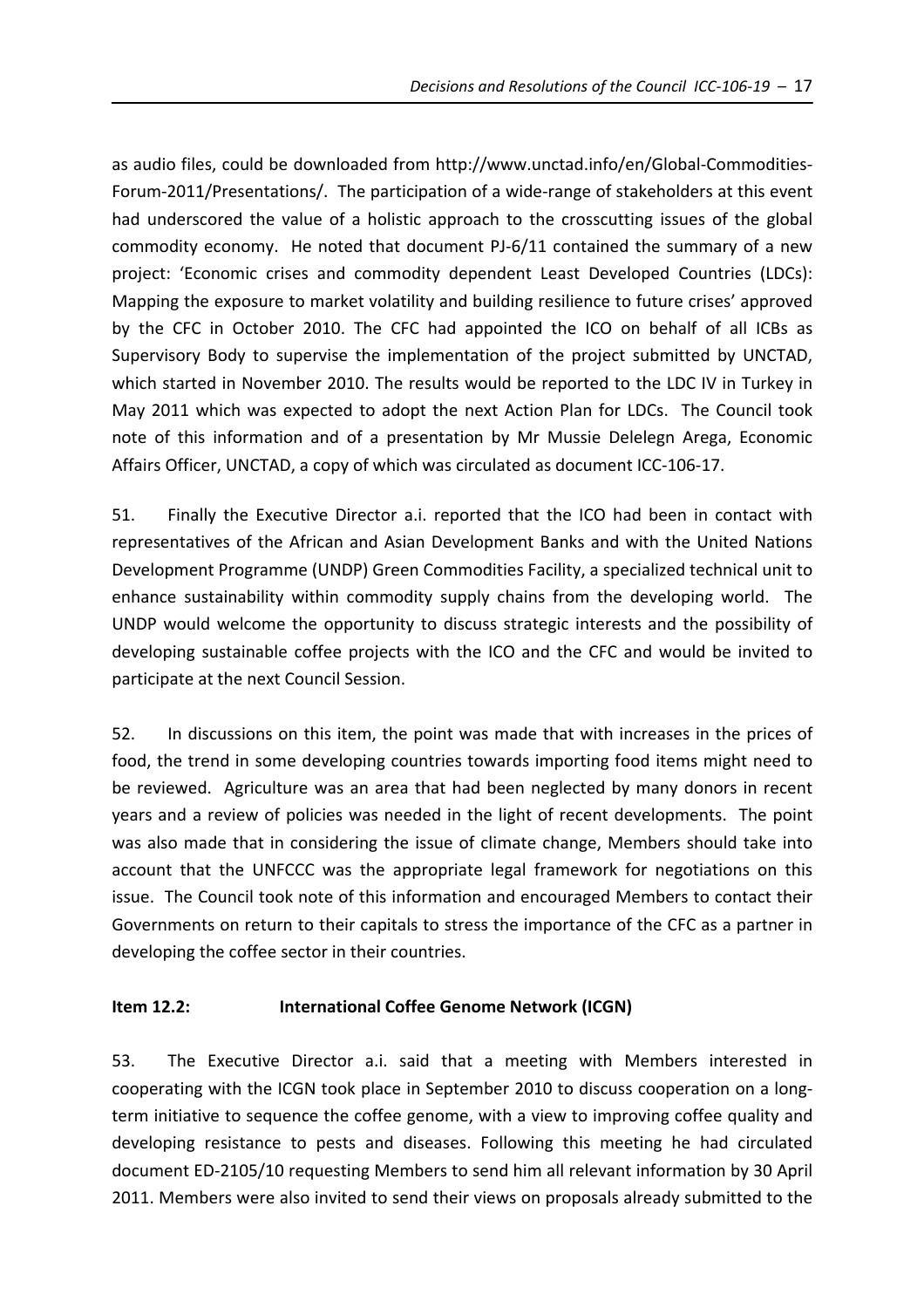ICO and to suggest donors to implement this type of initiative. A further meeting would take place at the time of the 107<sup>th</sup> Council Session in September 2011 with the ICGN and Members to review the different initiatives and work being carried out and, building on existing expertise and findings, to establish priorities for the future and explore potential sources of financing. The Council took note of this information.

# **Item 13: 50<sup>th</sup> anniversary of the ICO**

54. The Council noted that the ICO would celebrate its  $50<sup>th</sup>$  anniversary in 2013 and all Members were invited to contribute suggestions to commemorate this occasion at the next Session in September 2011.

## **Item 14: National coffee policies**

55. The representative of Ghana reported that his Government had agreed on a national policy to rehabilitate coffee farms in Ghana with a view to doubling or tripling production in the next five years. The Council took note of this information.

#### **Item 15: Financial and administrative matters**

#### **Item 15.1: Finance and Administration Committee**

56. The Chairman of the Finance and Administration Committee (FAC)**,** Mr Damon Dubord of the USA**,** said that the Committee had met on 29 March 2011. The Committee had received a report on the financial situation as at 28 February 2011 (see document FA‐8/11) and had noted that it could be summarized as satisfactory. The Committee had also had a preliminary review of the draft Administrative Budget for 2011/12 contained in document FA‐7/11. Based on overall expenditure of £3,215,000 and estimated revenue from external sources of £191,000, the potential contribution per vote would be £1,512 representing an increase of 8.7% compared with the financial year 2010/11. This figure did not take into account the latest figure for the rent proposed by the landlord which was £2 per square foot higher than anticipated. The Committee noted that Personnel and Premises were the two most significant items in the draft Administrative Budget. It had discussed the current salary system and requested the Secretariat to research other possible systems and to review all other items in the Budget to see what reductions could be made. The Committee had also agreed that the Secretariat should rework the Budget in the light of its discussions and the negotiations with the Landlord and present various different scenarios to its next meeting, including theoretical cuts to items such as the Programme of Activities and Personnel.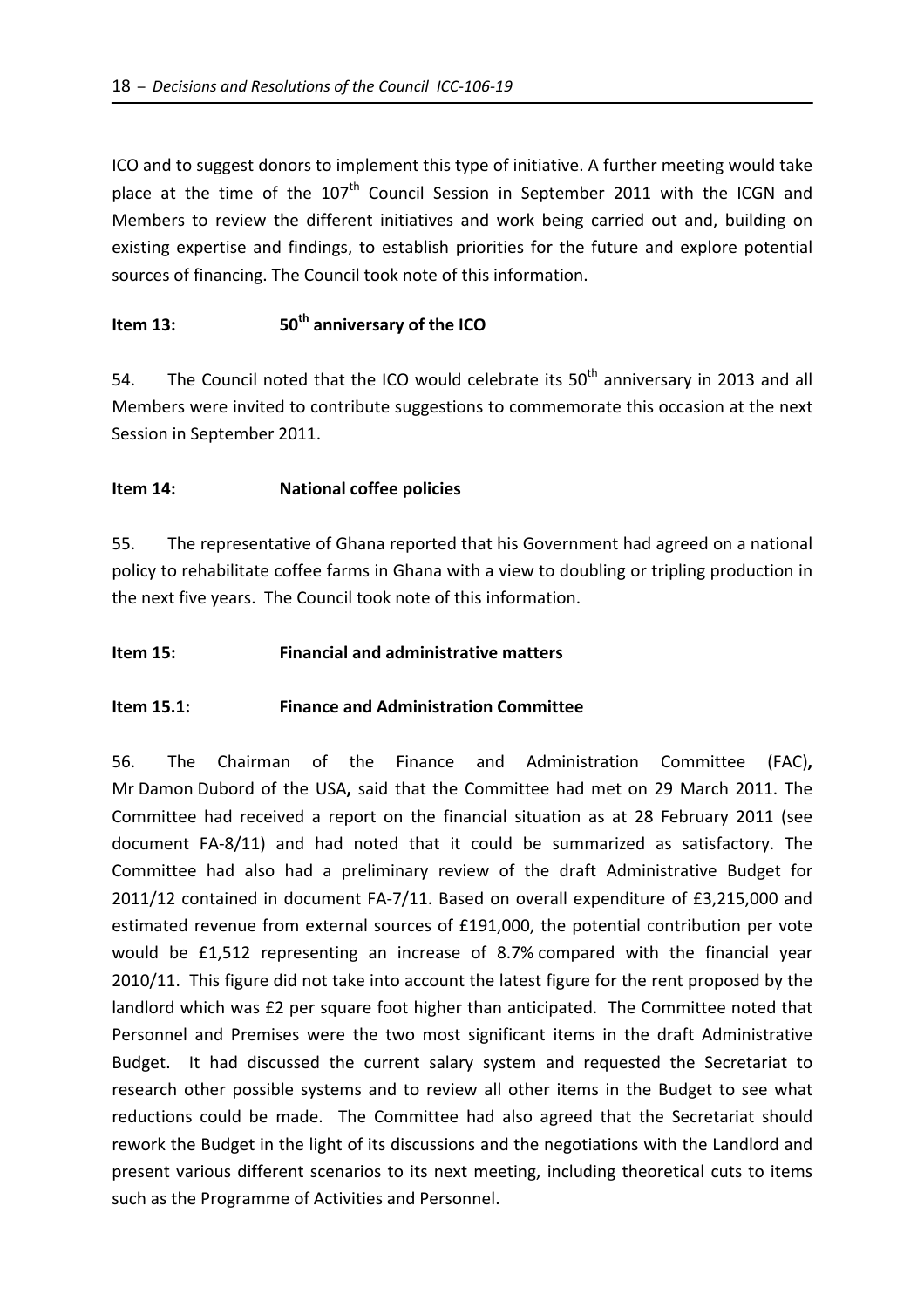57. In discussions on this item, the point was made that the proposed increase resulted from increases of close to zero in previous years, counteracting previous savings. The Council took note of this report.

# **Item 15.2: Administrative Accounts of the Organization for the financial year 2009/10 and Report of the Auditors**

58. On the recommendation of the FAC, the Council decided to approve the Administrative Accounts of the Organization for the financial year 2009/10 and Report of the Auditors contained in document FA‐2/11.

## **Item 15.3: Premises**

59. The Chairman of the FAC said that the Landlord had advised the ICO of his proposals for the Rent Review which would apply from 1 April 2011, and which provided for an increase of 36.3%. Scenarios for the premises were contained in document WP-Finance 85/10. The Committee had discussed the possibility of further negotiations and subletting part of the premises to another organization. This might potentially be of interest to two other organizations, one of which would need a response in the next two to three months, while the other would not be able to take a decision before September 2011. It noted that the ICO would arrange a meeting with the Landlord to continue negotiations on the rent. In the absence of any agreement, there was the option of appointing surveyors to advise on the reasonableness of the new rent or going to an independent arbitrator. The latter had proved an expensive option which had resulted in an unsatisfactory conclusion at the time of the last rent review in 2001. The Committee had decided to recommend that the Council should initiate discussions with the International Cocoa Organization (ICCO) on the premises and possible sharing of services, that representatives of Members should approach the ICCO with this proposal, and that the Secretariat should continue discussions with the Landlord with a view to negotiating the best possible deal. These negotiations would need to be concluded by the time of the September meetings.

60. In discussions on this matter, the need to take action on this sooner rather than later was noted. The ICO should continue to examine options and explore synergies and ways of making better advantage of available space. Members noted that planning restrictions limited the use of the ground floor to conference facilities and show rooms or similar purposes. It was also suggested, that as Governments were Members of other International Commodity Bodies, consideration should be given as to how to make best use of limited resources and Ambassadors could explore options for the way forward.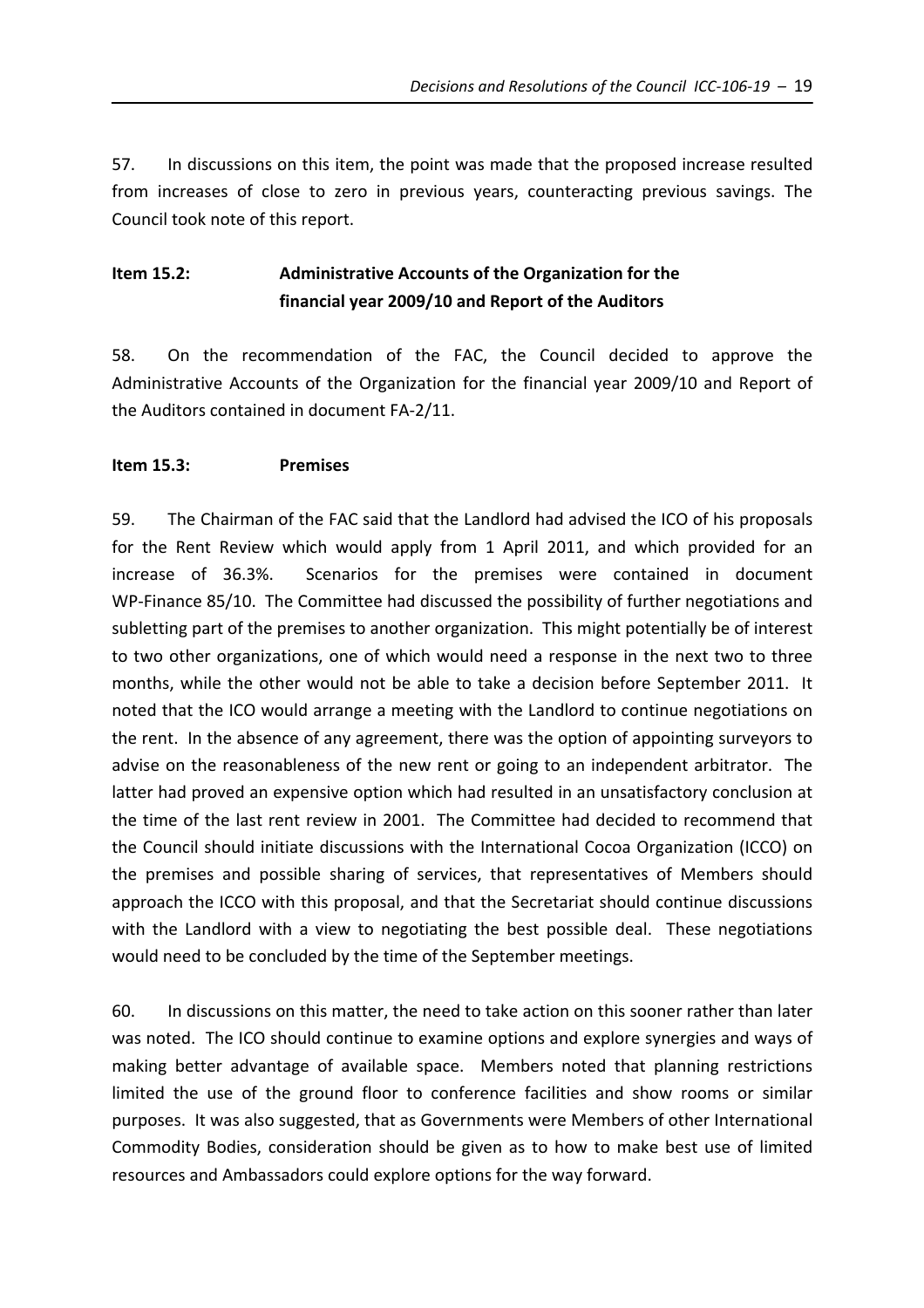61. The Council noted that the FAC had expressed a preference to make better use of the facilities by exploring the possibility of sharing them with another international organization. It further noted that the ICCO had established a process to relocate to Abidjan which would be discussed during its meetings in September 2011, which preceded the  $107<sup>th</sup>$  Council Session. It decided to request the Chairman of the FAC to keep this item on the agenda of the Committee, to continue to explore possible options with the Committee, and report to the Council at its next Session. It further decided to request the Chairman of the Council to contact the Chairman of the International Cocoa Council to seek the views of the ICCO on the option of sharing the premises and to report to the Council at its next Session.

## **Item 15.4: Payment of arrears**

62. The Council noted that the Democratic Republic of Congo had made some regular monthly payments but was behind the schedule established in Resolution 430. Nicaragua was also behind the schedule established under Resolution 437. The FAC had agreed that both countries should be encouraged to clear their arrears and comply with the terms of the Resolutions. The FAC had also considered document FA‐10/11 containing a proposal on a policy for the sponsorship of projects by countries with outstanding contributions and had recommended that the Council should approve the text of a decision shown therein.

63. The Council considered the situation of Members which had arrears of more than one year and decided that, after September 2011, such Members would not be eligible for sponsorship by the Organization of new projects to be considered by the Projects Committee. Such Members should, however, be given the opportunity to present their case to the Council regarding their inability to fulfil their financial obligations.

#### **Item 15.5: Other financial and administrative matters**

64. The Chairman of the FAC said that the Committee had considered document FA‐3/11 proposing an increase of 3.1% in salary scales and the basis for contributions to the Provident Fund for General Services staff with effect from 1 October 2010; document FA‐5/11 containing revisions to the education grant and dependency allowances for staff in the Professional and higher categories with effect from 1 January 2011, and document FA-4/11 proposing revisions to salary scales for staff in the Professional and higher categories, also with effect from 1 January 2011. The revised scale in document FA‐4/11 represented a 1.37% increase through the consolidation of a number of post adjustments; this consolidation was on the basis of the 'no loss – no gain' formula and the overall effect would give no increase in take–home pay and no additional cost to the Organization.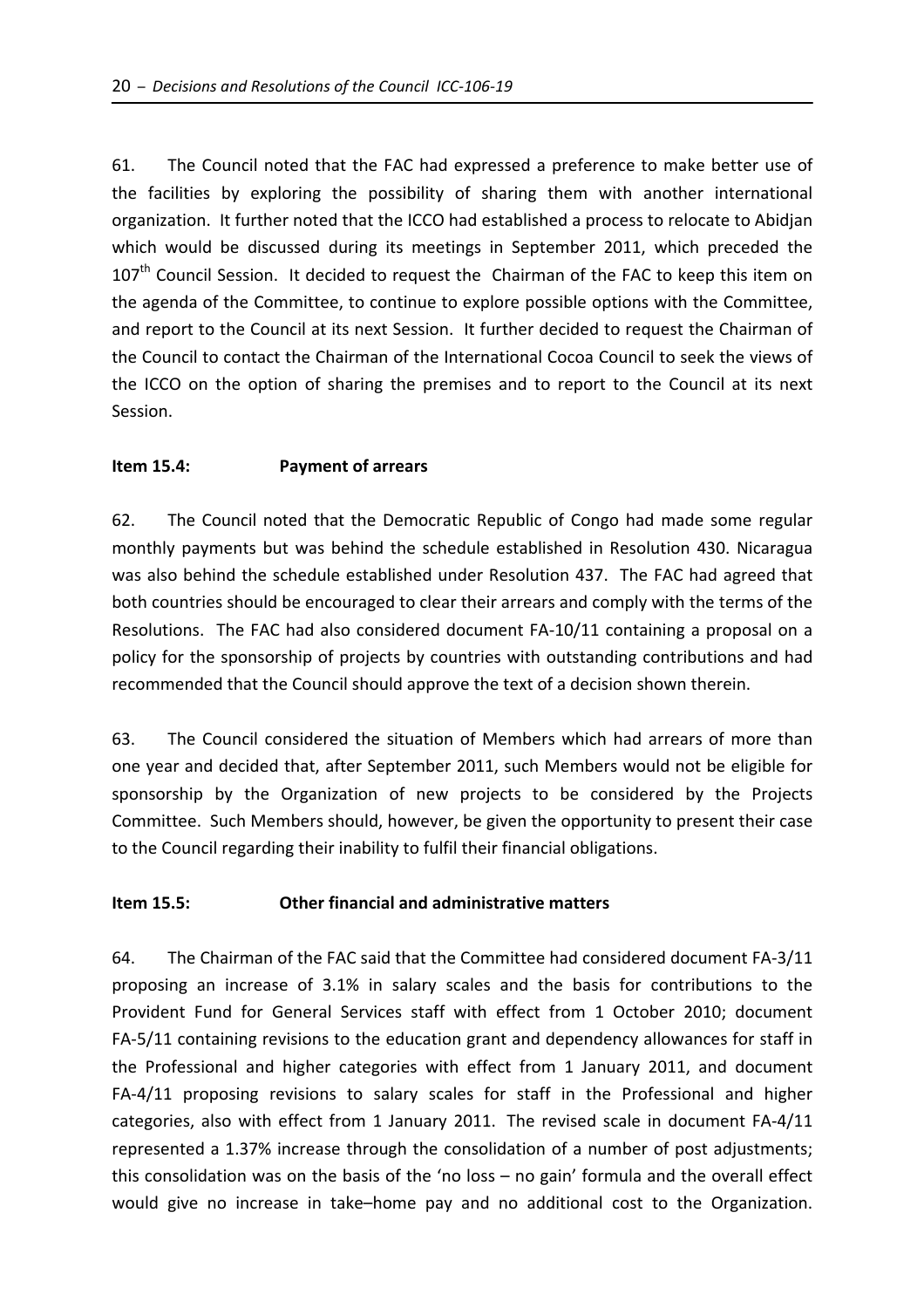The cost of implementing the proposals in documents FA‐3/11 and 5/11 could be met from within the Administrative Budget for 2010/11 (see document ICC-105-20). The Committee had also considered document FA-6/11 proposing changes to the method of calculating contributions to the Provident Fund for staff in the Professional and higher categories and document FA‐9/11 containing proposals for seven additional banks to be added to the list of authorized banks used by the ICO. The Committee had decided to recommend to the Council that all these proposals should be approved.

65. On the recommendation of the FAC, the Council decided to approve the proposals for revisions to salary scales and the basis for contributions to the Provident Fund for staff in the General Service category contained in document FA‐3/11; the education grant and dependency allowances for staff in the Professional and higher categories contained in document FA‐5/11; and the proposals for revisions to salary scales for staff in the Professional and higher categories contained in document FA-4/11. The Council further decided to approve the proposal to change the method of calculating contributions to the Provident Fund for staff in the Professional and higher categories contained in document FA-6/11, and to add seven new banks to the list of authorized banks used by the ICO as proposed in document FA‐9/11.

## **Item 16: Other business**

#### *Côte d'Ivoire*

66. The Council noted that Mr Saint‐Cyr Djikalou of Côte d'Ivoire had left his post of Permanent Representative of Côte d'Ivoire to International Commodity Bodies after ten years of service. Members expressed their appreciation for his outstanding contribution to the Organization, particularly for his work as Chairman of the Working Group on the future of the Agreement, which had been instrumental to the successful negotiation of the 2007 Agreement. The Council requested the Chairman and Executive Director a.i. to write to Mr Djikalou to convey its thanks to him. The Council further noted that Côte d'Ivoire would continue to participate in the work of the ICO and would respect its financial obligations and other initiatives, and was commited to working with other Members to finding ways of alleviating poverty through the provisions of the 2007 Agreement.

## *Papua New Guinea*

67. The Council noted that this would be the last meeting attended by H.E. Ms Jean Kekedo, High Commissioner for Papua New Guinea, and expressed its great appreciation for her contributions to and support for the work of the ICO.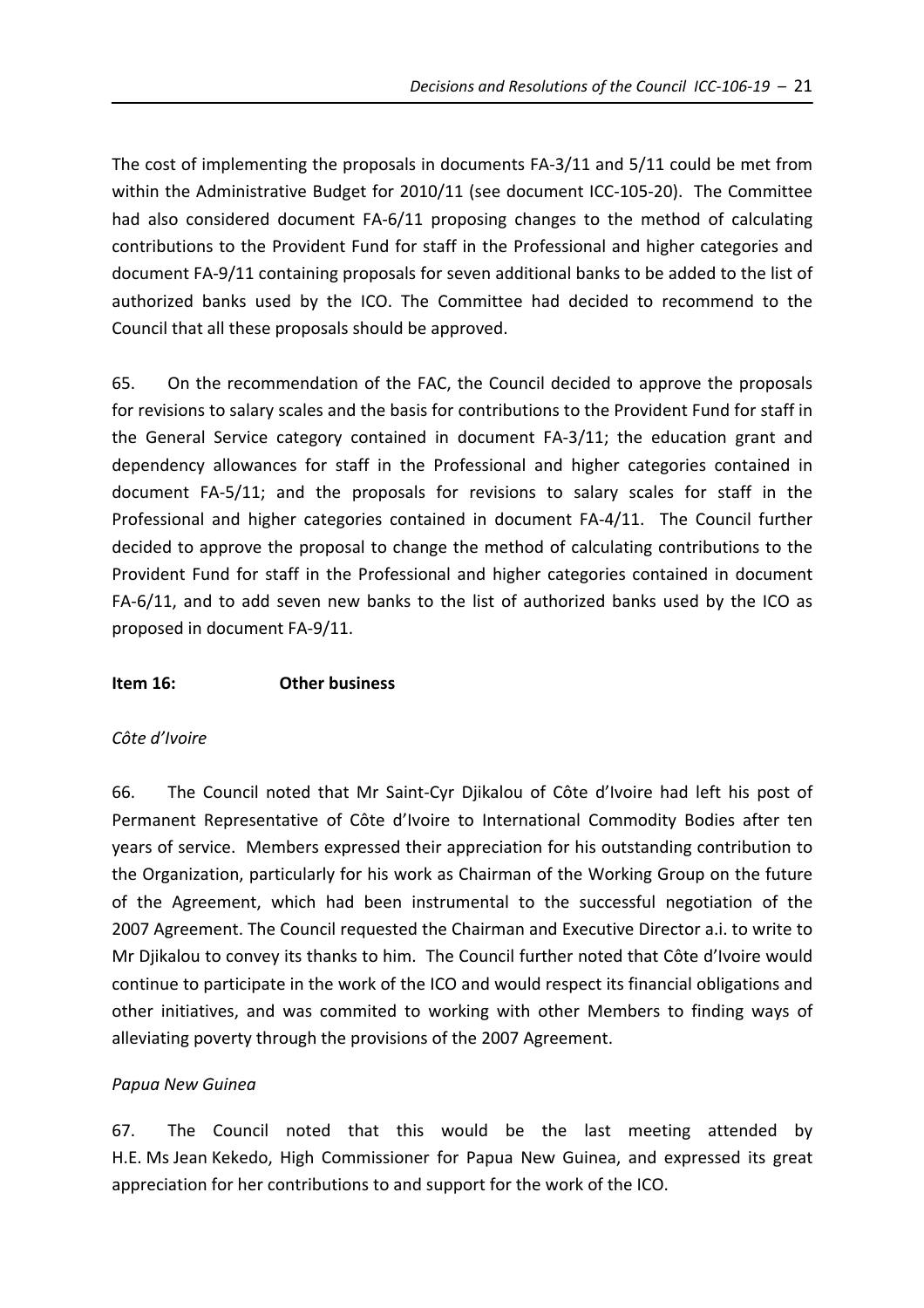# *Request for information from Members*

68. The Council noted that all exporting Members were requested to send the Executive Director a.i. information on national quality standards, costs of production for 2000/01 to 2009/10, employment generated by the coffee sector and MRLs for pesticides used in the coffee production process as requested in document ED‐2100/10.

## *ICO website*

69. The Executive Director a.i. reported that the ICO website had been upgraded for the ICA 2007, and included a new section on resources. He invited Members to send their suggestions and comments on the revamped website to the Secretariat including views on developing a Members only section. The Council took note of this information.

## *Costs of production*

70. The Council took note of a request for support from the ICO or the Statistics Committee for guidance or training for exporting Members on collecting data on the costs of production.

## **Item 17: Future meetings**

71. The Council took note of document WP-Council 208/11 containing the dates of meetings in 2011/12 and 2012/13 and noted that its next Session would take place in London from 26 to 30 September 2011. Five days had been scheduled to allow sufficient time for consultations on the appointment of the next Executive Director.